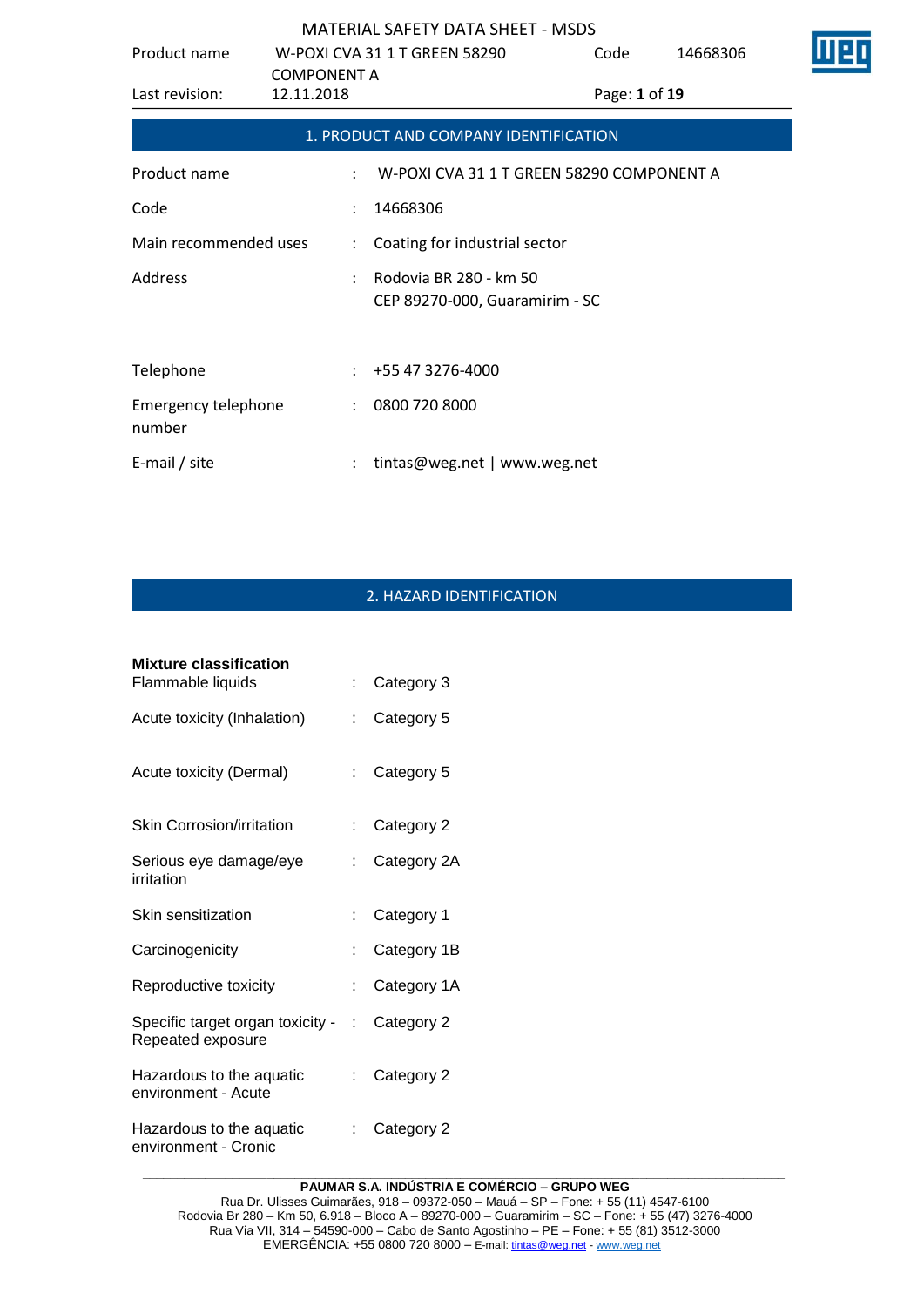Classification according to NBR 14725-2/2009

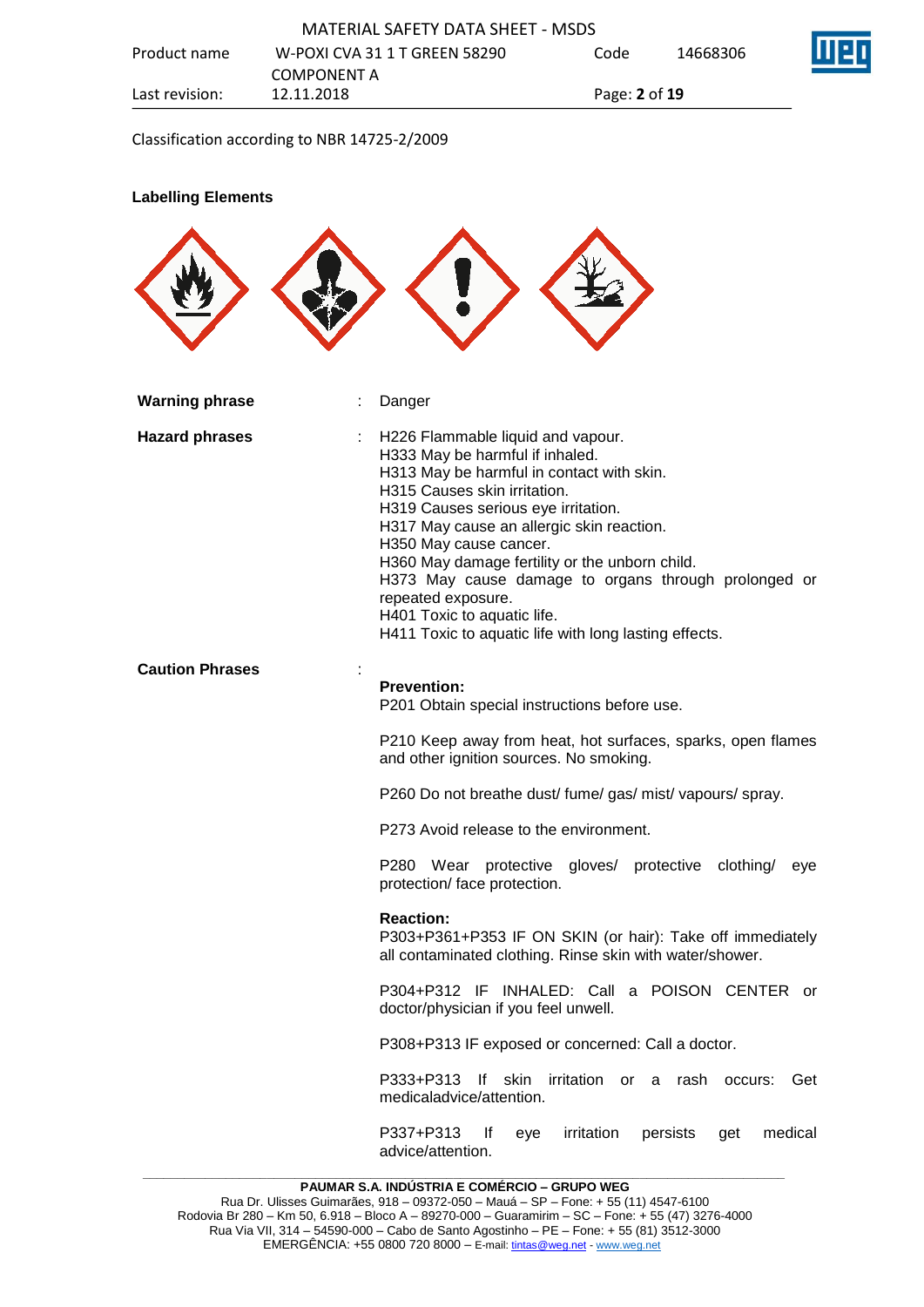|                |                    | <b>MATERIAL SAFETY DATA SHEET - MSDS</b>                                                                                                                 |               |          |  |
|----------------|--------------------|----------------------------------------------------------------------------------------------------------------------------------------------------------|---------------|----------|--|
| Product name   |                    | W-POXI CVA 31 1 T GREEN 58290                                                                                                                            | Code          | 14668306 |  |
|                | <b>COMPONENT A</b> |                                                                                                                                                          |               |          |  |
| Last revision: | 12.11.2018         |                                                                                                                                                          | Page: 3 of 19 |          |  |
|                |                    | P362+P364 Take off contaminated clothing and wash it before<br>reuse.                                                                                    |               |          |  |
|                |                    | P370+P378 In case of fire: Use as chapter 5 of MSDS to<br>extinguish.                                                                                    |               |          |  |
|                |                    | P391 Collect spillage.                                                                                                                                   |               |          |  |
|                |                    | Storage:<br>P403+P235 Store in a well ventilated place. Keep cool.                                                                                       |               |          |  |
|                |                    | Treatmentand disposal of waste:<br>P501 Dispose of contents/container as chapter 13 of the<br>MSDS.                                                      |               |          |  |
| Other hazard   |                    | When heated above its flash point, this material will release<br>toxic vapors and flames, and can burn in open area if exposed<br>to an ignition source. |               |          |  |

#### 3. COMPOSITION AND INFORMATION ABOUT THE INGRENDIENTS

Product type: **: Mixture** 

# **Ingrendients that contribute to danger:**

| Product name       | CAS No.    | Risck classification                                                                                                                                                                                                                                                            | Concentration [%] |
|--------------------|------------|---------------------------------------------------------------------------------------------------------------------------------------------------------------------------------------------------------------------------------------------------------------------------------|-------------------|
| SOLVENT XYLENE (S) | 1330-20-7  | Flammable liquids,<br>Category 3<br>Acute toxicity Dermal,<br>Category 4<br>Acute toxicity<br>Inhalation,<br>Category 4<br>Skin Corrosion/irritation<br>Category 2                                                                                                              | $>= 10 - 20$      |
| <b>EPOXI RESIN</b> | 25085-99-8 | Serious eye<br>damage/eye irritation,<br>Category 2A<br>Skin Corrosion/irritation<br>Category 2<br>Skin sensitization,<br>Category 1<br>Hazardous to the<br>aquatic environment -<br>Cronic,<br>Category 2<br>Hazardous to the<br>aquatic environment -<br>Acute,<br>Category 2 | $>= 1 - 5$        |

#### **\_\_\_\_\_\_\_\_\_\_\_\_\_\_\_\_\_\_\_\_\_\_\_\_\_\_\_\_\_\_\_\_\_\_\_\_\_\_\_\_\_\_\_\_\_\_\_\_\_\_\_\_\_\_\_\_\_\_\_\_\_\_\_\_\_\_\_\_\_\_\_\_\_\_\_\_\_\_\_\_\_\_\_\_\_\_\_\_\_\_\_\_\_ PAUMAR S.A. INDÚSTRIA E COMÉRCIO – GRUPO WEG**

Rua Dr. Ulisses Guimarães, 918 – 09372-050 – Mauá – SP – Fone: + 55 (11) 4547-6100 Rodovia Br 280 – Km 50, 6.918 – Bloco A – 89270-000 – Guaramirim – SC – Fone: + 55 (47) 3276-4000 Rua Via VII, 314 – 54590-000 – Cabo de Santo Agostinho – PE – Fone: + 55 (81) 3512-3000 EMERGËNCIA: +55 0800 720 8000 – E-mail[: tintas@weg.net](mailto:tintas@weg.net) - [www.weg.net](http://www.weg.net/)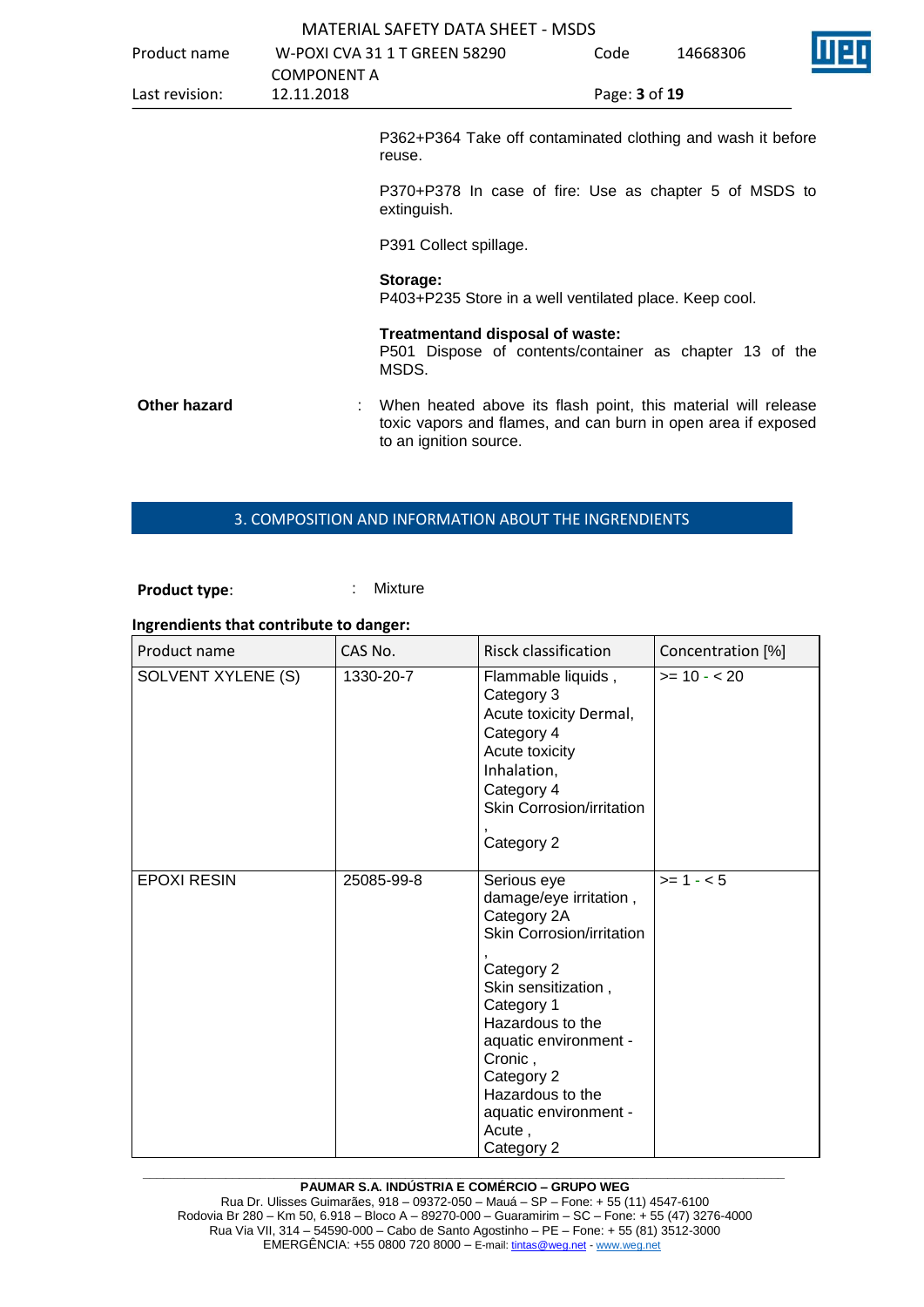Product name W-POXI CVA 31 1 T GREEN 58290

Code 14668306



| <b>COMPONENT A</b><br>12.11.2018<br>Last revision: |                | Page: 4 of 19                                                                                                                                                                                                                                                                                                  |              |  |
|----------------------------------------------------|----------------|----------------------------------------------------------------------------------------------------------------------------------------------------------------------------------------------------------------------------------------------------------------------------------------------------------------|--------------|--|
| <b>SOLVENT</b><br><b>METHYLISOBUTYLKETO</b><br>NE  | 108-10-1       | Flammable liquids,<br>Category 3<br>Acute toxicity<br>Inhalation,<br>Category 4<br>Serious eye<br>damage/eye irritation,<br>Category 2A<br>Specific target organ<br>toxicity - Single<br>exposure,<br>Category 3                                                                                               | $>= 1 - 5$   |  |
| LEAD SULFOCHROMATE<br>YELLOW                       | 1344-37-2      | Carcinogenicity,<br>Category 1B<br>Reproductive toxicity,<br>Category 1A<br>Specific target organ<br>toxicity - Repeated<br>exposure,<br>Category 2<br>Hazardous to the<br>aquatic environment -<br>Acute,<br>Category 1<br>Hazardous to the<br>aquatic environment -<br>Cronic,<br>Category 1                 | $>= 1 - 5$   |  |
| ETHYL BENZENE                                      | $100 - 41 - 4$ | Flammable liquids,<br>Category 2<br>Acute toxicity Ingestion,<br>Category 5<br>Acute toxicity<br>Inhalation,<br>Category 4<br>Specific target organ<br>toxicity - Repeated<br>exposure,<br>Category 2<br>Hazardous to the<br>aquatic environment -<br>Acute,<br>Category 2<br>Aspiration hazard,<br>Category 1 | $>= 1 - 5$   |  |
| <b>SOLVENT BUTYL</b><br>GLYCOL (N)                 | 111-76-2       | Acute toxicity Ingestion,<br>Category 4<br>Acute toxicity Dermal,<br>Category 3<br>Acute toxicity<br>Inhalation,<br>Category 4<br>Serious eye                                                                                                                                                                  | $>= 0,1 - 1$ |  |

#### **\_\_\_\_\_\_\_\_\_\_\_\_\_\_\_\_\_\_\_\_\_\_\_\_\_\_\_\_\_\_\_\_\_\_\_\_\_\_\_\_\_\_\_\_\_\_\_\_\_\_\_\_\_\_\_\_\_\_\_\_\_\_\_\_\_\_\_\_\_\_\_\_\_\_\_\_\_\_\_\_\_\_\_\_\_\_\_\_\_\_\_\_\_ PAUMAR S.A. INDÚSTRIA E COMÉRCIO – GRUPO WEG**

Rua Dr. Ulisses Guimarães, 918 – 09372-050 – Mauá – SP – Fone: + 55 (11) 4547-6100 Rodovia Br 280 – Km 50, 6.918 – Bloco A – 89270-000 – Guaramirim – SC – Fone: + 55 (47) 3276-4000 Rua Via VII, 314 – 54590-000 – Cabo de Santo Agostinho – PE – Fone: + 55 (81) 3512-3000 EMERGËNCIA: +55 0800 720 8000 – E-mail[: tintas@weg.net](mailto:tintas@weg.net) - [www.weg.net](http://www.weg.net/)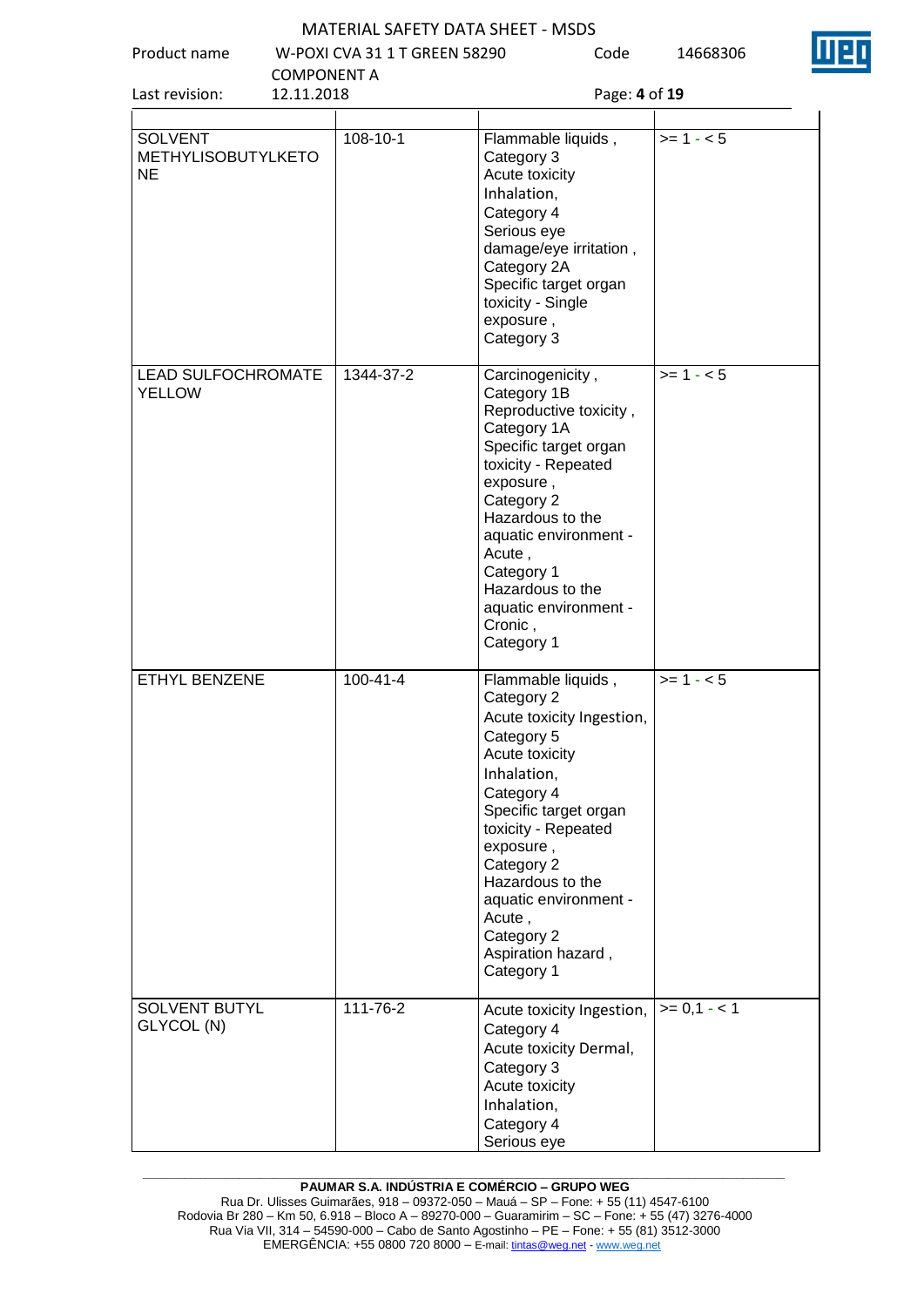Product name W-POXI CVA 31 1 T GREEN 58290

Code 14668306



| Last revision: | <b>COMPONENT A</b><br>12.11.2018 | Page: 5 of 19                                                            |
|----------------|----------------------------------|--------------------------------------------------------------------------|
|                |                                  | damage/eye irritation,<br>Category 2<br>Flammable liquids,<br>Category 4 |

#### 4. FIRST AID MEASURES

**Inhalation** : Take the victim to fresh air, keeping them rested and warm. If breathing is irregular or has stopped, apply artificial respiration. Do not give anything orally. Seek medical assistance immediately, bringing the product label whenever possible. **Contact with the skin** : Remove the product with vegetal oil (cooking oil) and then wash the skin thoroughly with plenty of water. Do not use solvents or thinners. Seek medical attention in case of any irritation or other symptoms. **Contact with the eyes** : Remove contact lenses, if wearing any. Flush the eyes with running water for at least 15 minutes, holding the eyelids apart. Seek medical assistance immediately, bringing the product label with you. **Ingestion** : Do not provoke vomiting. Consult with a doctor immediately. **Most important symptoms and effects, both acute and delayed** : Headaches, dizziness, fatigue and in extreme cases, loss of consciousness. **Notes for the doctor** : Treat symptomatically. Do not induce vomiting because of risk of aspiration of gastric contents into the lungs. Gastric lavage is recommended when the patient ingests large quantities, more than 5ml of the substance in its pure form. The toxic potential of the quantity consumed must be evaluated in relation to the risk of aspiration during gastric lavage. Activated coal in solution could be useful. However, in some cases the coal induces vomiting.

### 5. FIRE-FIGHTING MEASURES

| Suitable extinguishing<br>methods                                   | $\therefore$ Water in mist form<br>Carbon dioxide (CO2)<br>Foam alcohol resistent<br>Dry chemical powder                                                                       |
|---------------------------------------------------------------------|--------------------------------------------------------------------------------------------------------------------------------------------------------------------------------|
| <b>Extinguishing methods not</b> : Direct water jet.<br>recommended |                                                                                                                                                                                |
| <b>Specific dangers</b>                                             | : Flammable liquid and vapour. Dangerous when exposed to<br>heat or ignition source. Exposed packaging to the fire may<br>rupture due to the increased pressure with risk of a |

**PAUMAR S.A. INDÚSTRIA E COMÉRCIO – GRUPO WEG** Rua Dr. Ulisses Guimarães, 918 – 09372-050 – Mauá – SP – Fone: + 55 (11) 4547-6100 Rodovia Br 280 – Km 50, 6.918 – Bloco A – 89270-000 – Guaramirim – SC – Fone: + 55 (47) 3276-4000 Rua Via VII, 314 – 54590-000 – Cabo de Santo Agostinho – PE – Fone: + 55 (81) 3512-3000 EMERGÊNCIA: +55 0800 720 8000 – E-mail[: tintas@weg.net](mailto:tintas@weg.net) - [www.weg.net](http://www.weg.net/)

**\_\_\_\_\_\_\_\_\_\_\_\_\_\_\_\_\_\_\_\_\_\_\_\_\_\_\_\_\_\_\_\_\_\_\_\_\_\_\_\_\_\_\_\_\_\_\_\_\_\_\_\_\_\_\_\_\_\_\_\_\_\_\_\_\_\_\_\_\_\_\_\_\_\_\_\_\_\_\_\_\_\_\_\_\_\_\_\_\_\_\_\_\_**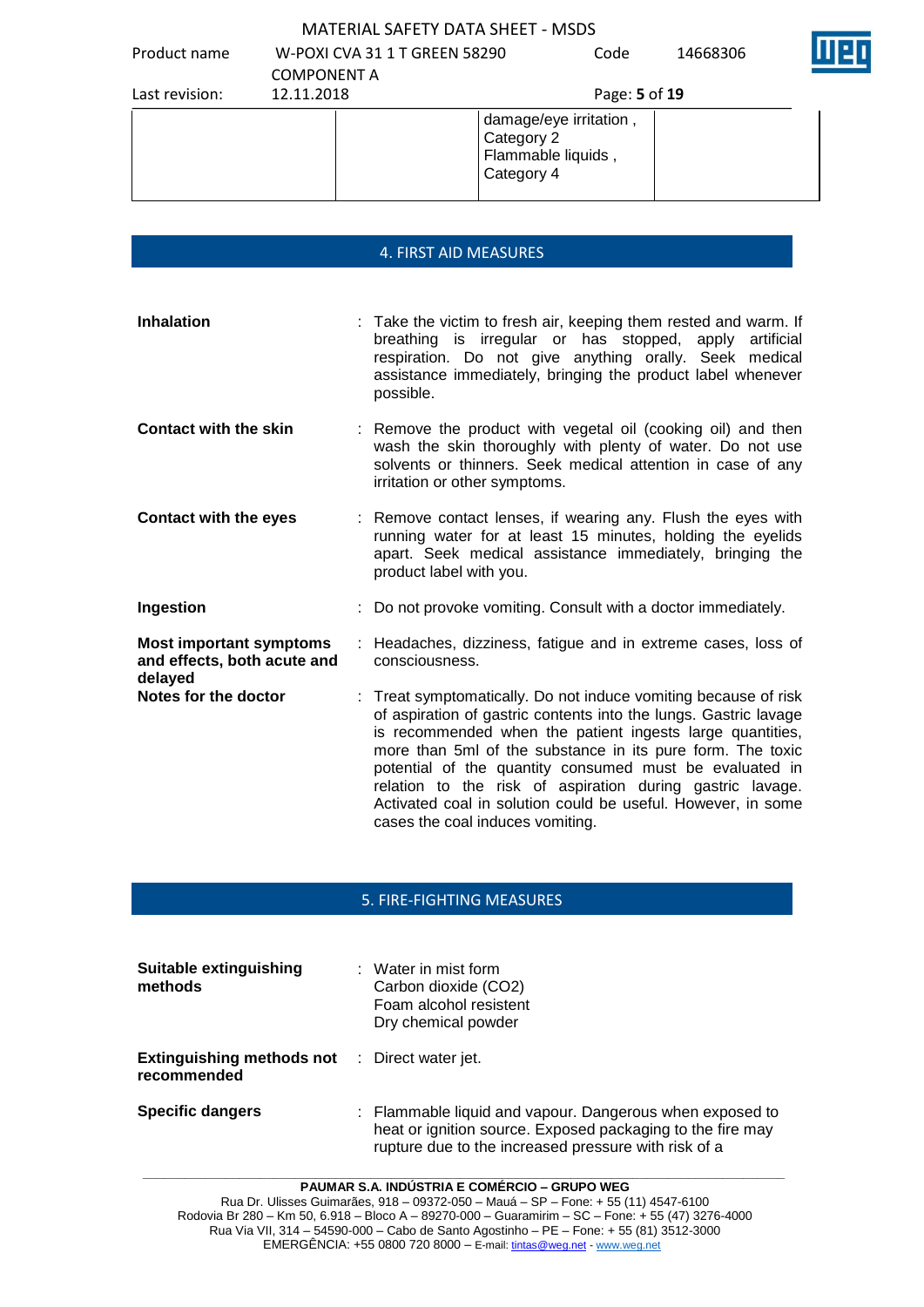| Product name                                      | <b>COMPONENT A</b> | W-POXI CVA 31 1 T GREEN 58290                                                                                                                                                                                                                                                                                                                                                                                                                                                                                                             | Code          | 14668306 |  |
|---------------------------------------------------|--------------------|-------------------------------------------------------------------------------------------------------------------------------------------------------------------------------------------------------------------------------------------------------------------------------------------------------------------------------------------------------------------------------------------------------------------------------------------------------------------------------------------------------------------------------------------|---------------|----------|--|
| Last revision:                                    | 12.11.2018         |                                                                                                                                                                                                                                                                                                                                                                                                                                                                                                                                           | Page: 6 of 19 |          |  |
|                                                   |                    | subsequent explosion. The vapours are havier than the air<br>and spread close to the ground and it can move to the ignition<br>source and provoke fire or backspace of the flames. Avoid the<br>accumulation of vapours in depressions on the ground,<br>manholes, basement etc. The vapours and/or the particles<br>finely divided (spray) may form explosive mixtures with the air.<br>In case of burning of the product, it forms carbon and nitrogen<br>compounds. The inhalation of these subproducts may cause<br>damage to health. |               |          |  |
| Protective measures of the<br>fire fighting team. |                    | The personnel involved in firefighting should wear self<br>contained breathing apparatus with positive pressure and full<br>protection clothes.                                                                                                                                                                                                                                                                                                                                                                                           |               |          |  |
| <b>Specific methods</b>                           |                    | Evacuate and isolate the area. Approach from fire with wind at<br>your back. Fight the fire to a secure distance. Remove the<br>packaging of the product from the fire area if this can be made<br>with safety. Chill sideways with water in form of fog all the<br>closed packaging near the fire. Avoid that the resulting water<br>from fire fighting reaches drains or waterways. Use dikes to<br>contain this water and eliminate it according to environmental<br>regulations.                                                      |               |          |  |

# 6. SPILL / LEAK CONTROL PROCEDURES

**Personal precautions, protective equipment and emergency procedures**

| For the emergency service<br>staff                      | : If specialized clothing is needed to combat the leak/spillage,<br>Section 8 should be consulted. All precautions described in<br>the following section must be followed.                                                                                                                                                                                                                                                                                                                                                                                                                                                                                                                                                                                                           |
|---------------------------------------------------------|--------------------------------------------------------------------------------------------------------------------------------------------------------------------------------------------------------------------------------------------------------------------------------------------------------------------------------------------------------------------------------------------------------------------------------------------------------------------------------------------------------------------------------------------------------------------------------------------------------------------------------------------------------------------------------------------------------------------------------------------------------------------------------------|
| For staff who are not part<br>of the emergency services | : No action should be taken that may generate danger to<br>people without adequate training and<br>qualifications. Understand the dangers of leaked/spilled<br>products. Use appropriate personal protective equipment -<br>see section 8. Evacuate surrounding areas. Isolate area and<br>keep onlookers away. Do not touch or walk through spilled<br>material. Eliminate all sources of ignition. Avoid breathing<br>vapor or mist. Provide adequate ventilation if possible. Wear<br>appropriate respiratory mask when ventilation is inadequate.In<br>accordance with characteristics of the location and/or area<br>and in relation to the amount of spilled/leaked product,<br>additional emergency measures may be taken under the<br>supervision of a trained professional. |
| <b>Environmental precautions</b><br>÷.                  | Prevent the product or the water used in the service reaches<br>waterways,<br>channels, drains, or galleries. In case of significant spill, retain                                                                                                                                                                                                                                                                                                                                                                                                                                                                                                                                                                                                                                   |

spi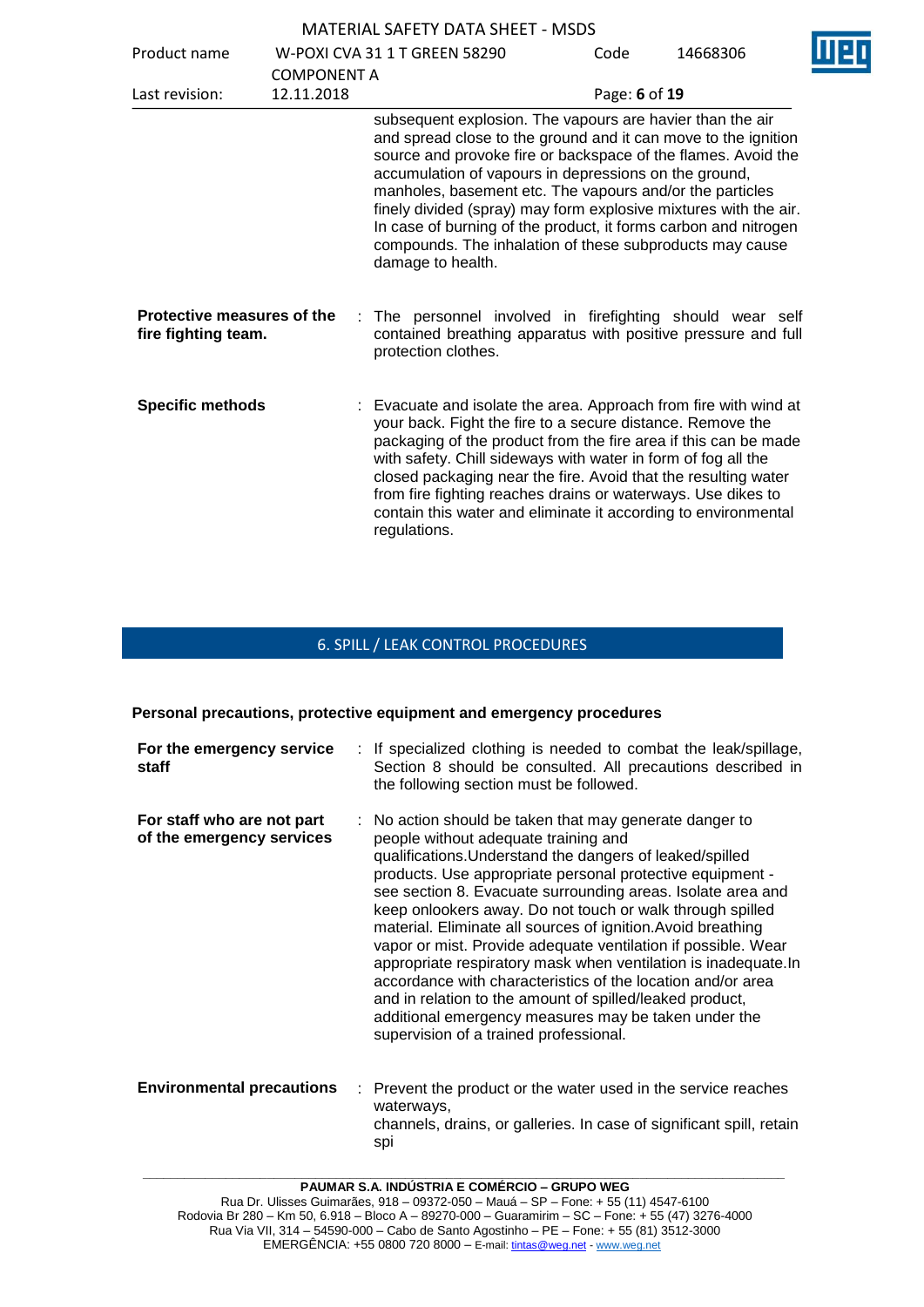|                             |                                  | <b>MATERIAL SAFETY DATA SHEET - MSDS</b>                                                                                                                                                                                                                                                                                                                                                                                                                                                                                                                                                                                                                                                           |               |                      |
|-----------------------------|----------------------------------|----------------------------------------------------------------------------------------------------------------------------------------------------------------------------------------------------------------------------------------------------------------------------------------------------------------------------------------------------------------------------------------------------------------------------------------------------------------------------------------------------------------------------------------------------------------------------------------------------------------------------------------------------------------------------------------------------|---------------|----------------------|
| Product name                |                                  | W-POXI CVA 31 1 T GREEN 58290                                                                                                                                                                                                                                                                                                                                                                                                                                                                                                                                                                                                                                                                      | Code          | 14668306             |
| Last revision:              | <b>COMPONENT A</b><br>12.11.2018 |                                                                                                                                                                                                                                                                                                                                                                                                                                                                                                                                                                                                                                                                                                    | Page: 7 of 19 |                      |
|                             |                                  | lled liquid with inert material such as sand or earth. In<br>approprieate,<br>use absorbent materials such as sawdust, rags, vermiculites,<br>etc.                                                                                                                                                                                                                                                                                                                                                                                                                                                                                                                                                 |               |                      |
|                             |                                  | Methods and materials for containment and cleaning                                                                                                                                                                                                                                                                                                                                                                                                                                                                                                                                                                                                                                                 |               |                      |
| Large spills / leaks        |                                  | : Understand<br>the<br>products. Approaching the site with the wind from behind. Stop<br>leak if this can be done safely. Prevent from entering holes /<br>depressions in the floor. If this happens to provide ventilation.<br>Confine the spill in a dike away from the leak point for later<br>disposal. Remove local packaging from the spills site. Use anti<br>sparkling tools and explosion-proof equipment to collect the<br>product. All equipment used when handling the product must<br>be electrically grounded. Soak up with an inert dry material<br>(sand, vermiculite) placing the same in a suitable container for<br>later disposal - see chapter 13.                            | dangers       | leaked/spilled<br>οf |
| <b>Small spills / leaks</b> |                                  | Stop the leak if this can be done safely. Cover up spillage in a<br>tarp to prevent the spread by wind or rain. Use antifaiscantes<br>tools and explosion-proof equipment properly grounded to<br>collect the product. Place the material collected in dry, clean<br>and properly identified containers. Cap the container loosened<br>so removing them from the spill site. Avoid formation of dust.<br>Remove the packaging from the spill site. If there is product<br>disposal need refer to chapter 13<br>Contain and collect the material of the leak with absorbent<br>materials and non-combustible, such as sand, earth,<br>vermiculite, calcined diatomite, etc. in a waste container in |               |                      |

# 7. HANDLING AND STORAGE

accordance with local regulations.

#### **Precautions for safe handling**

| Instructions for safe<br>treatment      | : Use individual protective equipment. Emergency showers and<br>eye wash basins must be installed in locations of use and<br>storage.                                                                                                                                                                                                                                                                                                                                                                                                                                                                                                                                                                                                                       |
|-----------------------------------------|-------------------------------------------------------------------------------------------------------------------------------------------------------------------------------------------------------------------------------------------------------------------------------------------------------------------------------------------------------------------------------------------------------------------------------------------------------------------------------------------------------------------------------------------------------------------------------------------------------------------------------------------------------------------------------------------------------------------------------------------------------------|
| <b>Precautions for safe</b><br>handling | : Use appropriate personal protective equipment - see section<br>8; The product handling should occur in places with good<br>natural ventilation or with the presence of local exhaust<br>ventilation; The electrical installations must comply with the<br>International Electrical Commission Standards (IEC), ABNT<br>Standards (Brazilian Association of Technical Standards),<br>taking into account the results of the classification area study<br>for the local and/or product instalation.<br>Use anti-sparking tools when handling the product; In transfer<br>operations, metal containers must be used and all containers<br>must be properly grounded to avoid sparkling by the<br>accumulation of static energy; Handle and use away from hot |

**\_\_\_\_\_\_\_\_\_\_\_\_\_\_\_\_\_\_\_\_\_\_\_\_\_\_\_\_\_\_\_\_\_\_\_\_\_\_\_\_\_\_\_\_\_\_\_\_\_\_\_\_\_\_\_\_\_\_\_\_\_\_\_\_\_\_\_\_\_\_\_\_\_\_\_\_\_\_\_\_\_\_\_\_\_\_\_\_\_\_\_\_\_**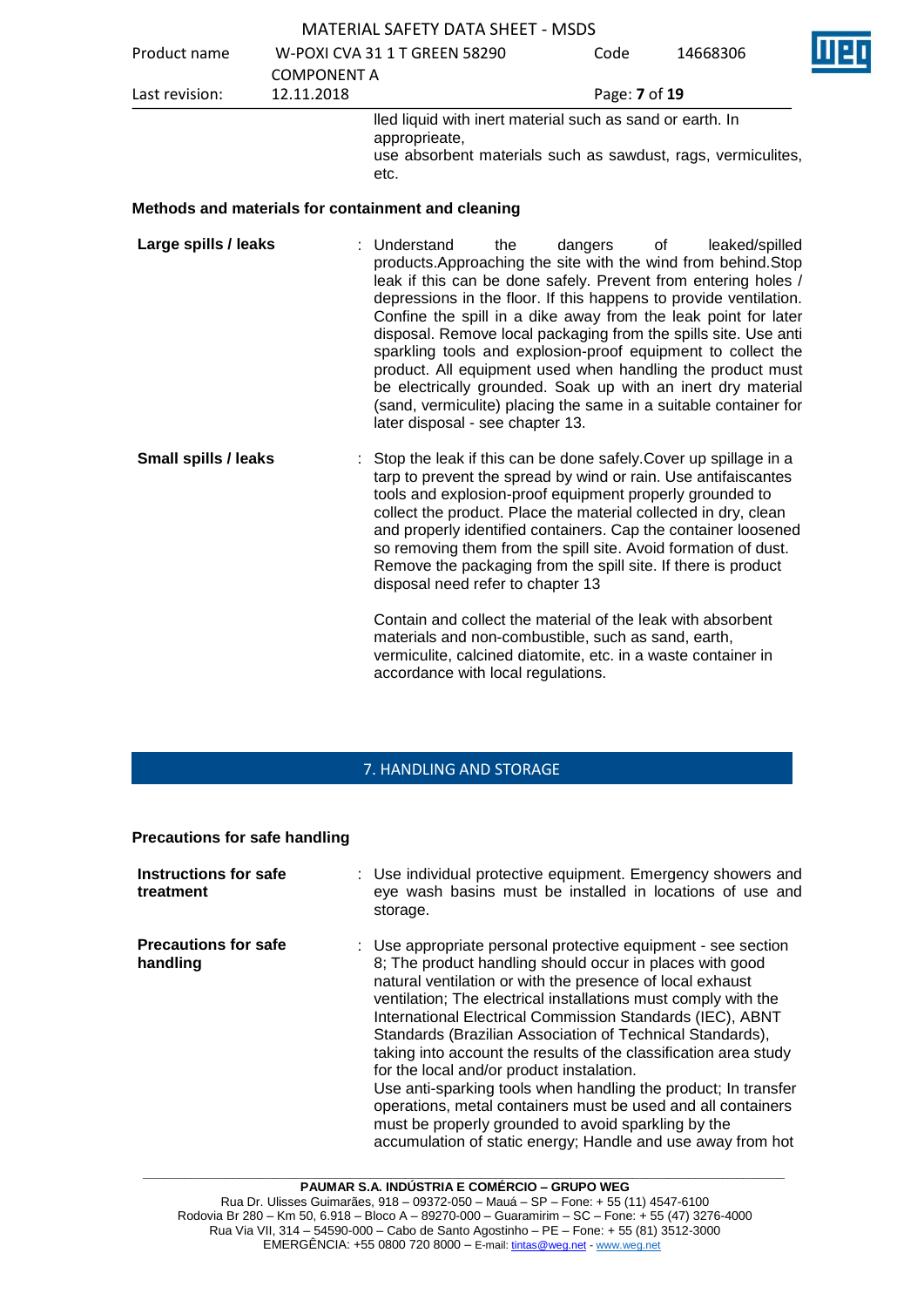|  | <b>MATERIAL SAFETY DATA SHEET - MSDS</b> |  |
|--|------------------------------------------|--|
|  |                                          |  |

Product name W-POXI CVA 31 1 T GREEN 58290

 $14669306$ 

| Product name                              |                                  | W-POXI CVA 31 1 T GREEN 58290                                                                                                                                                                                                                                                                                                                                                                                                                                                                                                                                                                                                                                                                                                                                                                                                                                     | Code          | 14668306 |
|-------------------------------------------|----------------------------------|-------------------------------------------------------------------------------------------------------------------------------------------------------------------------------------------------------------------------------------------------------------------------------------------------------------------------------------------------------------------------------------------------------------------------------------------------------------------------------------------------------------------------------------------------------------------------------------------------------------------------------------------------------------------------------------------------------------------------------------------------------------------------------------------------------------------------------------------------------------------|---------------|----------|
| Last revision:                            | <b>COMPONENT A</b><br>12.11.2018 |                                                                                                                                                                                                                                                                                                                                                                                                                                                                                                                                                                                                                                                                                                                                                                                                                                                                   | Page: 8 of 19 |          |
|                                           |                                  | surfaces, sparks, open flames, and other sources of ignition.<br>Do not smoke; Do not ingest. Avoid inhalation of vapors or<br>smoke as well as avoid contact with eyes, skin and clothing;<br>Eating and drinking should be prohibited in the area where the<br>material is handled, stored and processed. Workers should<br>wash their hands before eating, drinking and smoking.<br>Remove contaminated clothing and protective equipment<br>before entering food areas; After use keep the product in its<br>original packaging, sealed; Empty containers may be<br>hazardous and should be disposed of properly. Do not reuse<br>the packaging; Emergency showers and eye washer should be<br>installed in the use and storage places.<br>Do not handle the product until you have read and understood<br>all safety precautions contained in this document. |               |          |
| <b>Fire protection</b>                    |                                  | Only use in well-ventilated locations, to prevent accumulation<br>of vapors in explosive concentrations.All conductive elements<br>of the system, in contact with the product, must be electrically<br>grounded Keep away from heat and sources of ignition. Tools<br>that do not produce sparks should be used. Do not smoke.                                                                                                                                                                                                                                                                                                                                                                                                                                                                                                                                    |               |          |
| <b>Storage conditions</b>                 |                                  |                                                                                                                                                                                                                                                                                                                                                                                                                                                                                                                                                                                                                                                                                                                                                                                                                                                                   |               |          |
| Substances to be avoid                    |                                  | : Keep away from oxidising agents, strong acid solutions and<br>strong alkaline solutions.                                                                                                                                                                                                                                                                                                                                                                                                                                                                                                                                                                                                                                                                                                                                                                        |               |          |
| <b>Storage conditions</b>                 |                                  | The electrical installation must comply with NEC(National<br>Electrical Code) or IEC (International Electrical Commission)<br>standards and/or those of the ABNT (Brazilian Association of<br>Technical Standards). The floor of the storage area must be<br>impermeable, non-combustible and must have ditches that<br>allow run off into the containment reservoir. Storage tanks<br>must be surrounded by embankments and have drains in case<br>of leakage.                                                                                                                                                                                                                                                                                                                                                                                                   |               |          |
| <b>Appropriate storage</b><br>conditions  |                                  | : Store the material in covered, dry, well ventilated and<br>identified areasKeep out of direct sunlight. Store in a closed<br>container.                                                                                                                                                                                                                                                                                                                                                                                                                                                                                                                                                                                                                                                                                                                         |               |          |
| Inappropriate storage<br>conditions       |                                  | Exposed to elevated temperatures, sun and rain. Close to<br>oxidizing agents. Close to food. Close to sources of heat and<br>ignition.                                                                                                                                                                                                                                                                                                                                                                                                                                                                                                                                                                                                                                                                                                                            |               |          |
| <b>Materials to avoid</b>                 |                                  | : Do not store with explosive materials, flammableand/or toxic<br>gases, oxidizing, corrosive substances, or materials that may<br>generate spontaneous combustion.                                                                                                                                                                                                                                                                                                                                                                                                                                                                                                                                                                                                                                                                                               |               |          |
| Secure packaging materials                |                                  |                                                                                                                                                                                                                                                                                                                                                                                                                                                                                                                                                                                                                                                                                                                                                                                                                                                                   |               |          |
| <b>Recommended packaging</b><br>materials |                                  | Amber type glass.<br>Metal packaging                                                                                                                                                                                                                                                                                                                                                                                                                                                                                                                                                                                                                                                                                                                                                                                                                              |               |          |
| Packaging materials to be<br>avoided      |                                  | : Certain plastic materials                                                                                                                                                                                                                                                                                                                                                                                                                                                                                                                                                                                                                                                                                                                                                                                                                                       |               |          |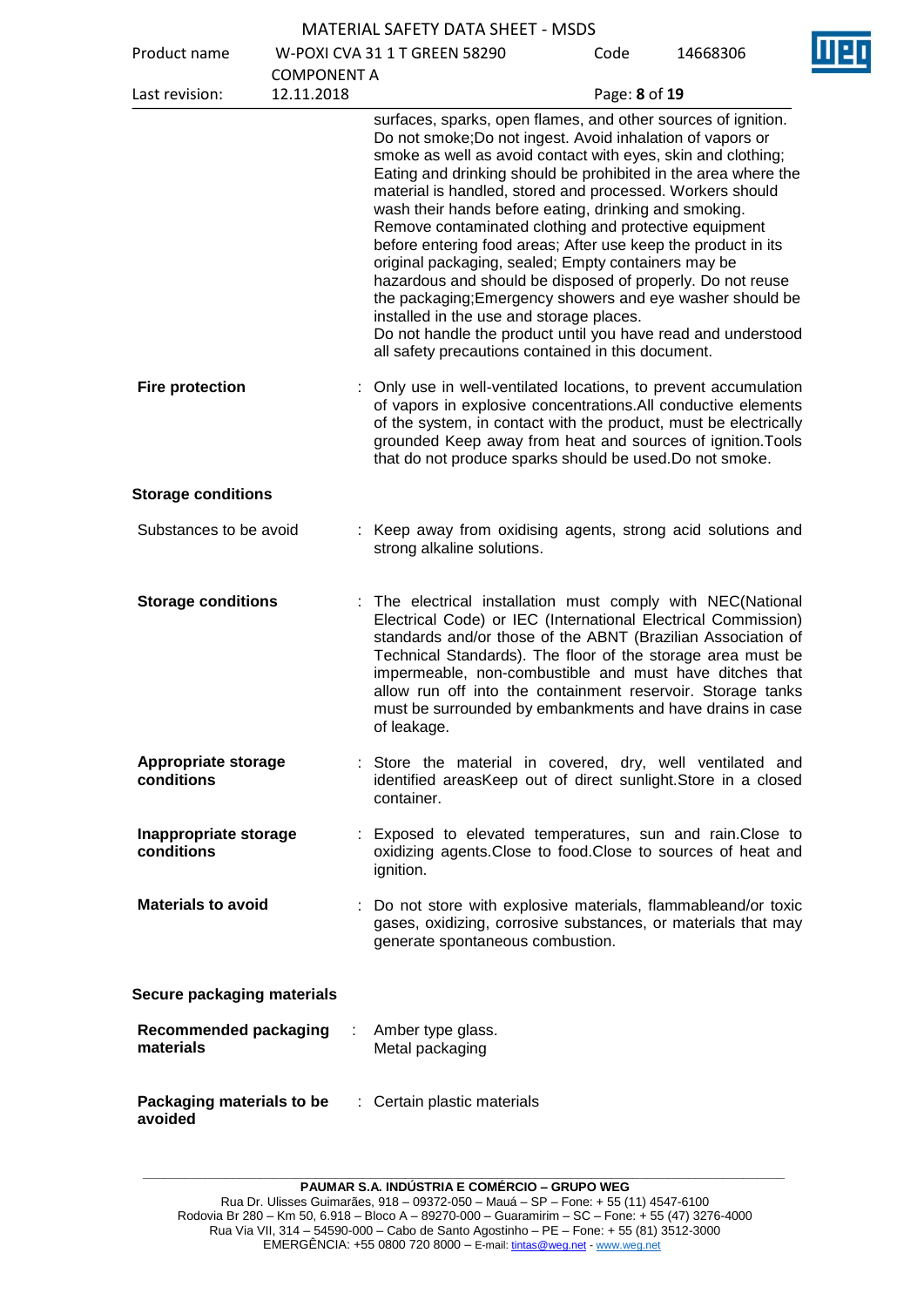#### 8. EXPOSURE CONTROL – PERSONAL PROTECTION

The information in this chapter contain general guidelines. Chapter 1 should be consulted for any information on the recommended use of this product in different scenarios of exposure.

**Engineering control measures** : Preferably use the product in adequate application cabin. In case it is not possible, provide exhaustion/ventilation enough to keep the concentration of the agents indicated in this section under the limits of tolerance (L.T.), otherwise, use adequate respiratory protection equipment. The engineering controls should keep the concentrations of gas/vapour under the limit of LEL - Lower Explosive Limit (see section 9). Use equipment explosion proof.

#### **Control parameters**

| <b>Name</b>                                              | <b>CAS No.</b> | <b>TLV/TWA</b>                                                 | <b>TLV/STEL</b>                 | <b>TLV/TETO</b> | <b>Source</b> |
|----------------------------------------------------------|----------------|----------------------------------------------------------------|---------------------------------|-----------------|---------------|
| SOLVENT XYLENE (S)                                       | 1330-20-7      | 78 ppm340<br>mg/m <sup>3</sup> 100<br>ppm434 mg/m <sup>3</sup> | 150 ppm651<br>mg/m <sup>3</sup> |                 | NR15ACGIH     |
| <b>EPOXI RESIN</b>                                       | 25085-99-8     |                                                                |                                 |                 |               |
| <b>SOLVENT</b><br><b>METHYLISOBUTYLKET</b><br><b>ONE</b> | 108-10-1       | 20 ppm                                                         |                                 |                 | <b>ACGIH</b>  |
| <b>LEAD</b><br><b>SULFOCHROMATE</b><br><b>YELLOW</b>     | 1344-37-2      |                                                                |                                 |                 |               |
| <b>ETHYL BENZENE</b>                                     | $100 - 41 - 4$ | 78 ppm340<br>mg/m <sup>3</sup>                                 |                                 |                 | <b>NR15</b>   |
| <b>SOLVENT BUTYL</b><br>GLYCOL (N)                       | 111-76-2       | 50 ppm                                                         |                                 |                 | <b>ACGIH</b>  |

#### **Occupational Exposure Limits**

\*PPM - parts of vapour or gas per million of parts of contaminated air

\*\*MG/m<sup>3</sup> - miligrams per cubic meter of air.

# **Personal protective equipment required Respiratory protection** : In case of the concentrations are above the indicated tolerance limits, the use of appropriated mask is necessary for this goal (half-face mask or full face mask with filter to organic vapors and acid gases). **Eye protection** : Use hermetic goggles to protect against liquid splashes. **Body and skin protection** : It is recommended the use of apron barber type to protecting upper limbs, trunk and lower limbs in case of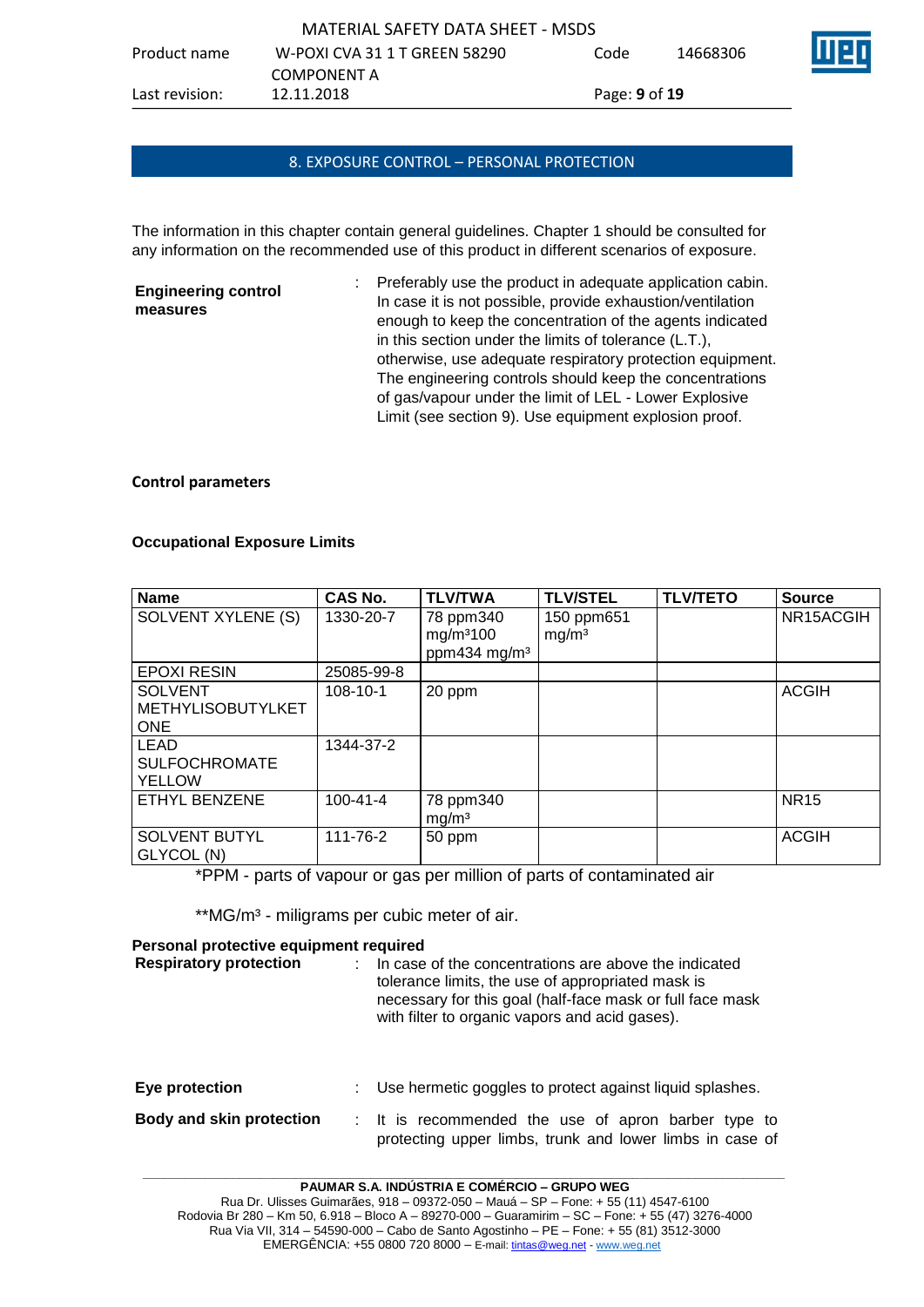#### MATERIAL SAFETY DATA SHEET - MSDS Product name W-POXI CVA 31 1 T GREEN 58290 COMPONENT A<br>12.11.2018 Code 14668306 Last revision: 12.11.2018 Page: **10** of **19**

splash. In case of risk of static electricity generation the cloth should be antistatic, includin the apron.

#### 9. PHYSICAL AND CHEMICAL PROPERTIES

| Form                                     | İ. | Liquid                          |
|------------------------------------------|----|---------------------------------|
| <b>State of matter</b>                   | t  | Liquid                          |
| Color                                    |    | Green                           |
| Odour                                    |    | <b>Distinctive</b>              |
| <b>Odour limit</b>                       |    | Not applicable                  |
| pH                                       |    | Not applicable                  |
| <b>Melting point</b>                     |    | Data not available.             |
| <b>Boiling point</b>                     |    | Data not available.             |
| <b>Flash Point (Open cup)</b>            | ÷  | 28 °C                           |
| <b>Evaporation rate</b>                  | t  | Data not available.             |
| <b>Inflammation point</b>                |    | Method: Data not available.     |
| <b>Upper explosive limit</b>             | t  | Data not available.             |
| Lower explosive limit                    | t  | Data not available.             |
| Vapor pressure                           | t. | Data not available.             |
| <b>Density</b>                           | t. | $1,14 - 1,34$ g/cm <sup>3</sup> |
| Solubility(ies)                          | t. | Water-insoluble                 |
| N-octano /water partition<br>coefficient | ÷  | Data not available.             |
| <b>Auto flammability</b>                 | t  | Data not available.             |
| Cinematic viscosity (25°C)               | t. | 85 - 95 UK                      |
| <b>Vapor density</b>                     |    | Data not available.             |
| <b>Decomposition temperature</b>         |    |                                 |

### 10. STABILITY AND REACTIVITY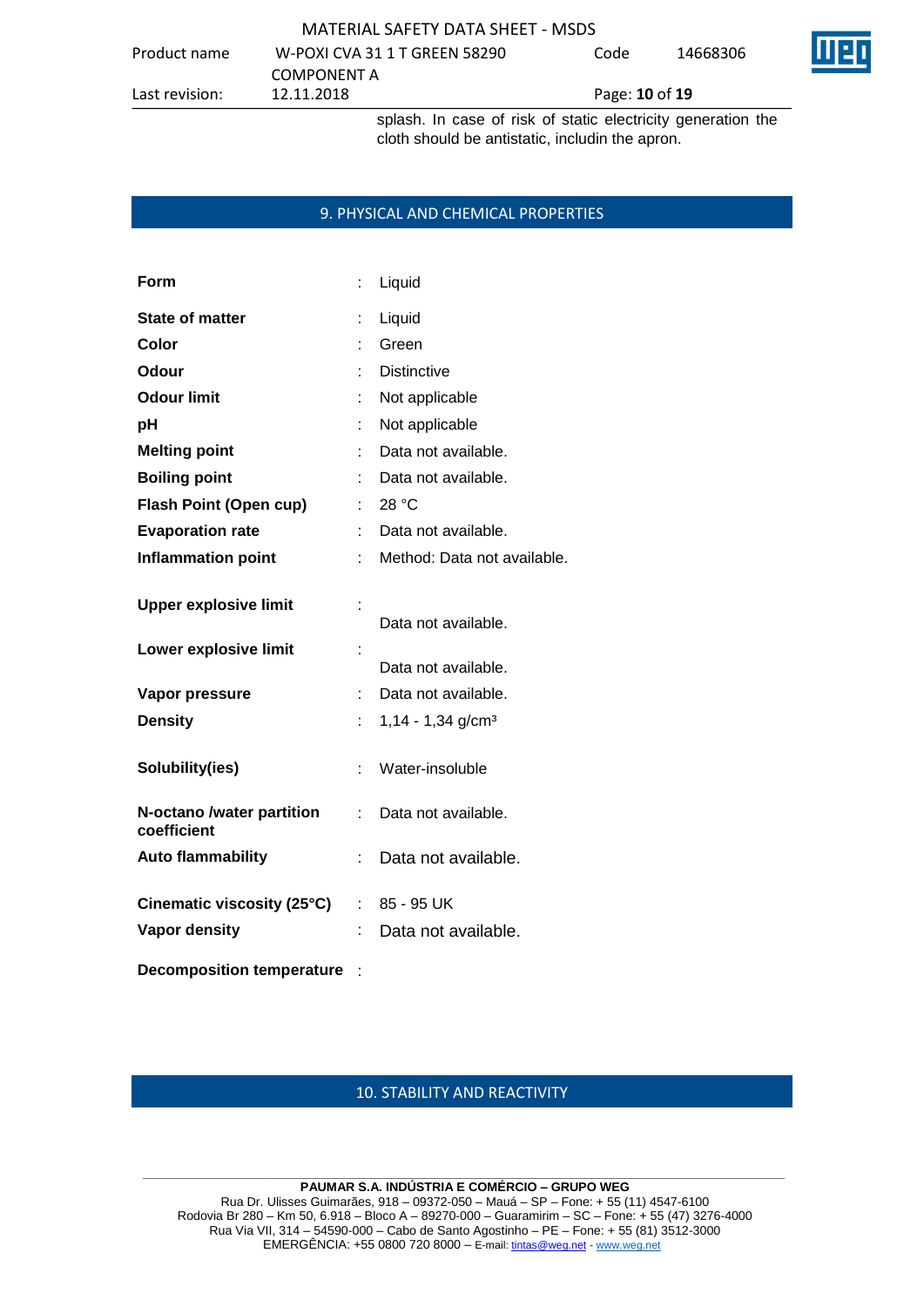| Product name                                 |                                  |  | W-POXI CVA 31 1 T GREEN 58290                                                                                                                                                                             | Code           | 14668306 |  |  |
|----------------------------------------------|----------------------------------|--|-----------------------------------------------------------------------------------------------------------------------------------------------------------------------------------------------------------|----------------|----------|--|--|
| Last revision:                               | <b>COMPONENT A</b><br>12.11.2018 |  |                                                                                                                                                                                                           | Page: 11 of 19 |          |  |  |
| <b>Reactivity</b>                            |                                  |  | Presents no reactivity at room temperature and under normal<br>conditions of use.                                                                                                                         |                |          |  |  |
| <b>Chemical stability</b>                    |                                  |  | Stable at room temperature and under normal conditions of<br>use. Unstable at temperatures above the flash point.                                                                                         |                |          |  |  |
| <b>Possibility of dangerous</b><br>reactions |                                  |  | Presents no reactivity at room temperature and under normal<br>conditions of use.<br>None when the product is stored, applied and processed<br>correctly.                                                 |                |          |  |  |
| Need to add additives and<br>inhibitors      |                                  |  | Not necessary.                                                                                                                                                                                            |                |          |  |  |
| <b>Conditions to avoid</b>                   |                                  |  | : Extreme heat and open flame.                                                                                                                                                                            |                |          |  |  |
| Incompatible materials                       |                                  |  | Do not store with explosive materials, flammableand/or toxic<br>gases, oxidizing, corrosive substances, or materials that may<br>generate spontaneous combustion.<br>Plastic materials soluble in Xylene. |                |          |  |  |
| Dangerous products of<br>decomposition       |                                  |  | Produces noxious gases such as carbon monoxide (CO),<br>carbon dioxide (CO2) and nitrogen oxides (NOx).                                                                                                   |                |          |  |  |

# 11. TOXICOLOGICAL INFORMATION

#### **Components SOLVENT XYLENE (S)**

| Acute toxicity by oral<br>use                                 | : Test species<br><b>DL50</b><br>Observations                           | Rat<br>4.300 mg/kg                             |
|---------------------------------------------------------------|-------------------------------------------------------------------------|------------------------------------------------|
| <b>Acute toxicity by</b><br>inhalation                        | : Test species<br>DL50<br>Observations                                  | Rat<br>21,7 mg/l4 h                            |
| <b>Acute toxicity by</b><br>cutaneous use                     | : Test species<br><b>DL50</b><br>Observations                           | Rabbit<br>> 1.700 mg/kg<br>Data not available. |
| <b>Acute toxicity (other</b><br>methods of<br>administration) | : Test species<br><b>DL50</b><br><b>LC50</b><br>Non-standard unit value | Data not available.                            |
| <b>Corrosion/irritation of</b><br>skin                        | $:$ Category 2                                                          |                                                |
| Serious eye damage/eye<br>irritation                          | : Data not available.                                                   |                                                |
| Respiratory or dermal<br>sensitivity                          | : Category 1                                                            |                                                |
| <b>Mutageneses</b>                                            | Data not available.                                                     |                                                |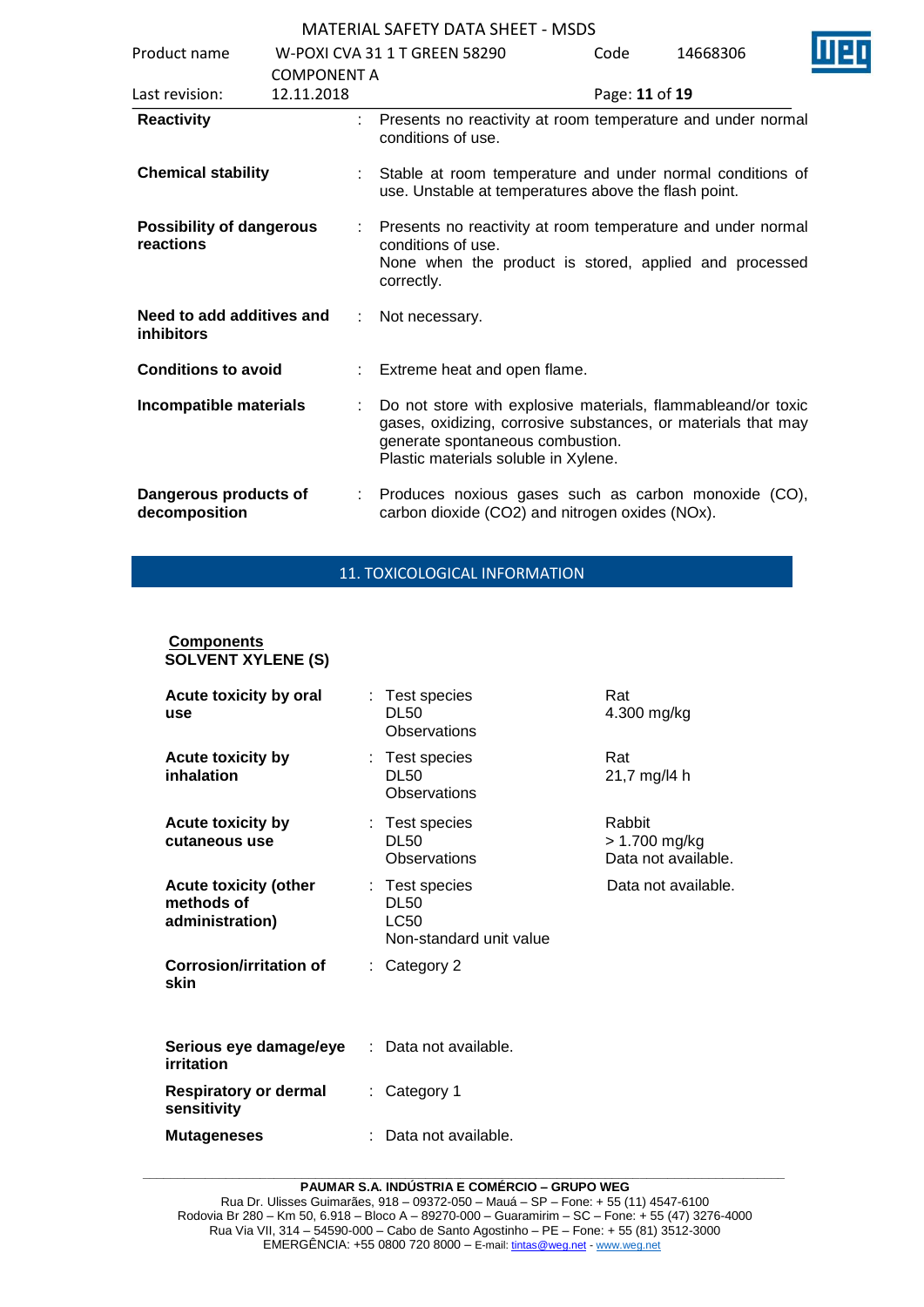| Product name                                                  |                                  |    | W-POXI CVA 31 1 T GREEN 58290                                           | Code |                        | 14668306            |  |
|---------------------------------------------------------------|----------------------------------|----|-------------------------------------------------------------------------|------|------------------------|---------------------|--|
| Last revision:                                                | <b>COMPONENT A</b><br>12.11.2018 |    |                                                                         |      | Page: 12 of 19         |                     |  |
| Carcinogenicity                                               |                                  |    | : Data not available.                                                   |      |                        |                     |  |
| <b>Toxic effects for</b><br>reproduction                      |                                  |    | : Category 1C                                                           |      |                        |                     |  |
| Specific target organ<br>toxicity (STOT) - single<br>exposure |                                  |    | Data not available.                                                     |      |                        |                     |  |
| Specific target organ<br>toxicity (STOT) - repeat<br>exposure |                                  | ÷. | Data not available.                                                     |      |                        |                     |  |
| Aspiration hazard                                             |                                  |    | : Data not available.                                                   |      |                        |                     |  |
| <b>EPOXI RESIN</b>                                            |                                  |    |                                                                         |      |                        |                     |  |
| Acute toxicity by oral<br>use                                 |                                  |    | : Test species<br><b>DL50</b><br>Observations                           |      | Rat<br>11.400 mg/kg    |                     |  |
| <b>Acute toxicity by</b><br>inhalation                        |                                  |    | : Test species<br><b>DL50</b><br>Observations                           |      | Rat                    | Data not available. |  |
| Acute toxicity by<br>cutaneous use                            |                                  |    | : Test species<br><b>DL50</b><br>Observations                           |      | Rabbit<br>22.800 mg/kg |                     |  |
| <b>Acute toxicity (other</b><br>methods of<br>administration) |                                  |    | : Test species<br><b>DL50</b><br><b>LC50</b><br>Non-standard unit value |      |                        | Data not available. |  |
| <b>Corrosion/irritation of</b><br>skin                        |                                  |    | Category 2                                                              |      |                        |                     |  |
| Serious eye damage/eye<br><b>irritation</b>                   |                                  | ÷. | Category 2A                                                             |      |                        |                     |  |
| <b>Respiratory or dermal</b><br>sensitivity                   |                                  | ÷. | Category 1                                                              |      |                        |                     |  |
| <b>Mutageneses</b>                                            |                                  |    | : Data not available.                                                   |      |                        |                     |  |
| Carcinogenicity                                               |                                  | ÷. | Data not available.                                                     |      |                        |                     |  |
| <b>Toxic effects for</b><br>reproduction                      |                                  |    | : Data not available.                                                   |      |                        |                     |  |
| Specific target organ<br>toxicity (STOT) - single<br>exposure |                                  | ÷. | Data not available.                                                     |      |                        |                     |  |
| Specific target organ<br>toxicity (STOT) - repeat<br>exposure |                                  |    | : Data not available.                                                   |      |                        |                     |  |
| Aspiration hazard                                             |                                  |    | Data not available.                                                     |      |                        |                     |  |
|                                                               |                                  |    |                                                                         |      |                        |                     |  |

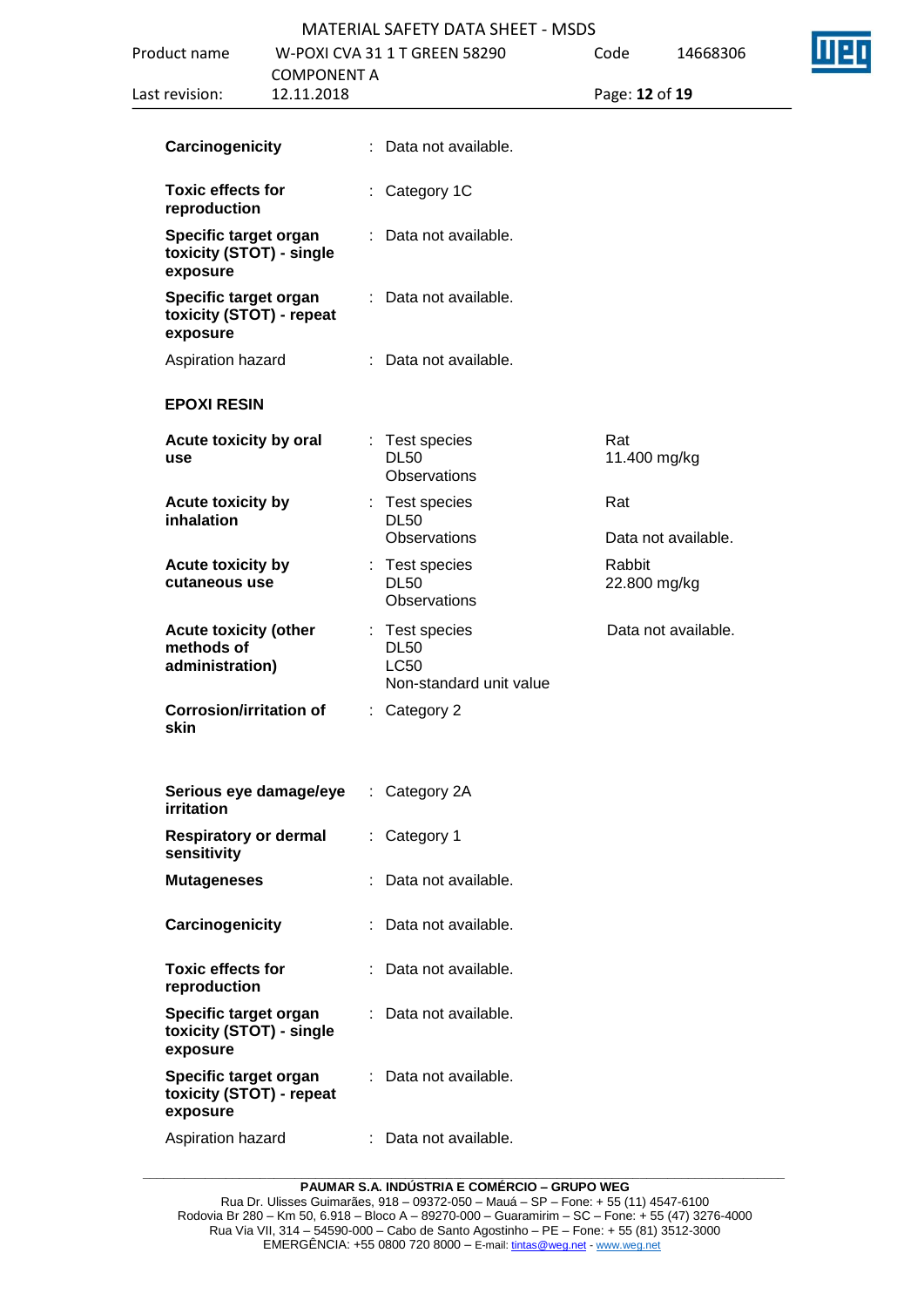#### **SOLVENT METHYLISOBUTYLKETONE**

| Acute toxicity by oral<br>use                                 | : Test species<br><b>DL50</b><br>Observations                                                                       | Rat<br>2.080 mg/kg     |
|---------------------------------------------------------------|---------------------------------------------------------------------------------------------------------------------|------------------------|
| <b>Acute toxicity by</b><br>inhalation                        | : Test species<br><b>DL50</b><br>Observations                                                                       | 4.000 mg/l             |
| <b>Acute toxicity by</b><br>cutaneous use                     | : Test species<br><b>DL50</b><br>Observations                                                                       | Rabbit<br>20.000 mg/kg |
| <b>Acute toxicity (other</b><br>methods of<br>administration) | : Test species<br><b>DL50</b><br><b>LC50</b><br>Non-standard unit value                                             | Data not available.    |
| <b>Corrosion/irritation of</b><br>skin                        | : Category 2                                                                                                        |                        |
| Serious eye damage/eye<br>irritation                          | $:$ Category 2A                                                                                                     |                        |
| <b>Respiratory or dermal</b><br>sensitivity                   | : Data not available.                                                                                               |                        |
| <b>Mutageneses</b>                                            | Data not available.                                                                                                 |                        |
| Carcinogenicity                                               | Data not available.                                                                                                 |                        |
| <b>Toxic effects for</b><br>reproduction                      | : Data not available.                                                                                               |                        |
| Specific target organ<br>toxicity (STOT) - single<br>exposure | : Passengers effects on organ target. These are effects that<br>alter human function for a short period of exposure |                        |
| Specific target organ<br>toxicity (STOT) - repeat<br>exposure | : Data not available.                                                                                               |                        |
| Aspiration hazard                                             | : Data not available.                                                                                               |                        |
| <b>LEAD SULFOCHROMATE YELLOW</b>                              |                                                                                                                     |                        |
| Acute toxicity by oral<br>use                                 | : Test species<br><b>DL50</b><br>Observations                                                                       | Data not available.    |
| Acute toxicity by<br>inhalation                               | : Test species<br><b>DL50</b><br>Observations                                                                       | Data not available.    |
| Acute toxicity by<br>cutaneous use                            | : Test species<br><b>DL50</b><br><b>Observations</b>                                                                | Data not available.    |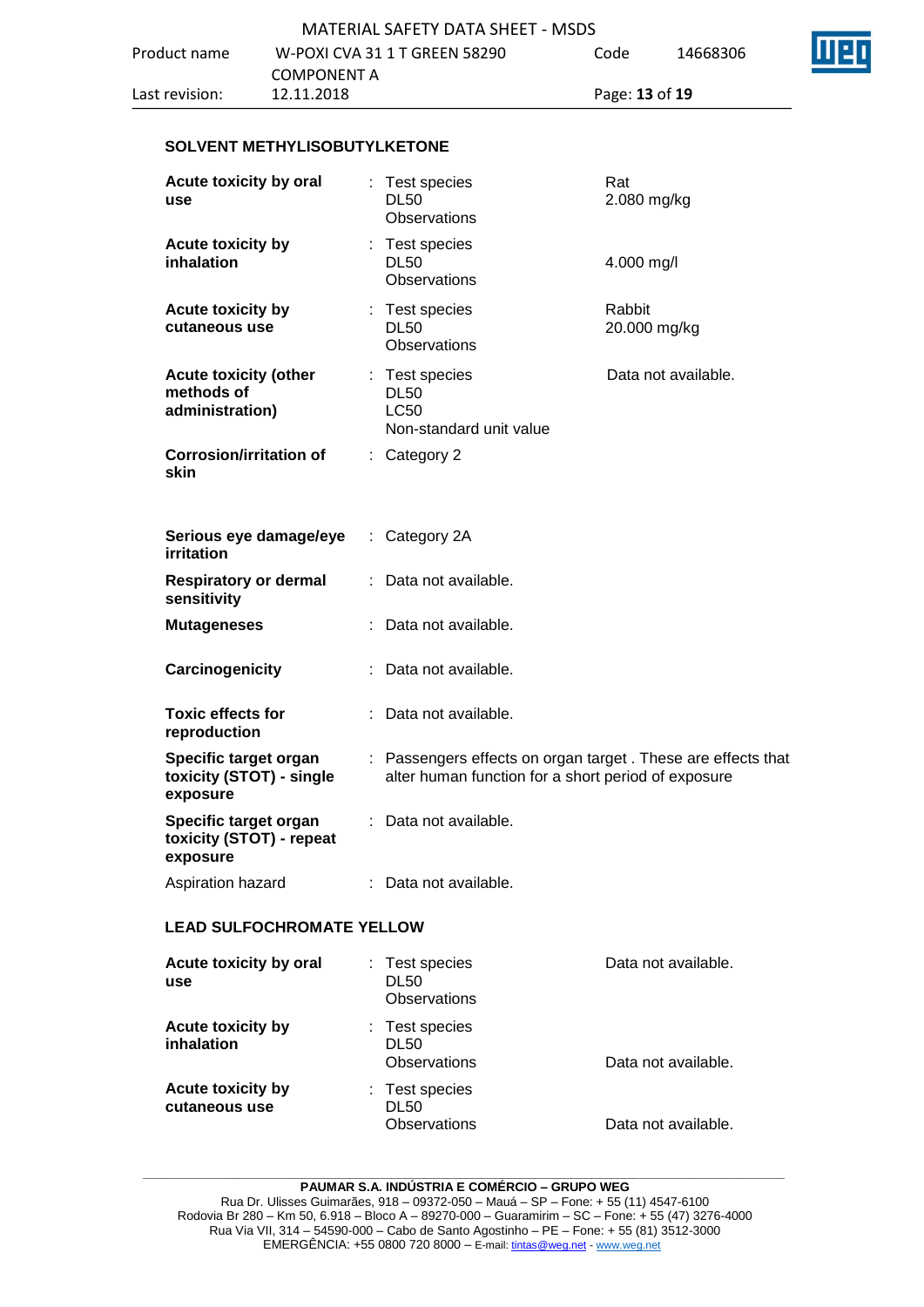| Product name                                                  | <b>COMPONENT A</b> | W-POXI CVA 31 1 T GREEN 58290                                           | Code                   | 14668306            |  |  |
|---------------------------------------------------------------|--------------------|-------------------------------------------------------------------------|------------------------|---------------------|--|--|
| Last revision:                                                | 12.11.2018         |                                                                         |                        | Page: 14 of 19      |  |  |
| <b>Acute toxicity (other</b><br>methods of<br>administration) |                    | : Test species<br><b>DL50</b><br><b>LC50</b><br>Non-standard unit value |                        | Data not available. |  |  |
| <b>Corrosion/irritation of</b><br>skin                        |                    | : Data not available.                                                   |                        |                     |  |  |
| Serious eye damage/eye<br>irritation                          |                    | : Data not available.                                                   |                        |                     |  |  |
| <b>Respiratory or dermal</b><br>sensitivity                   |                    | : Data not available.                                                   |                        |                     |  |  |
| <b>Mutageneses</b>                                            |                    | : Data not available.                                                   |                        |                     |  |  |
| Carcinogenicity                                               |                    | : Data not available.                                                   |                        |                     |  |  |
| <b>Toxic effects for</b><br>reproduction                      |                    | : Data not available.                                                   |                        |                     |  |  |
| Specific target organ<br>toxicity (STOT) - single<br>exposure |                    | : Data not available.                                                   |                        |                     |  |  |
| Specific target organ<br>toxicity (STOT) - repeat<br>exposure |                    | : Data not available.                                                   |                        |                     |  |  |
| Aspiration hazard                                             |                    | : Data not available.                                                   |                        |                     |  |  |
| <b>ETHYL BENZENE</b>                                          |                    |                                                                         |                        |                     |  |  |
| Acute toxicity by oral<br>use                                 |                    | : Test species<br><b>DL50</b><br>Observations                           | Rat<br>3.500 mg/kg     |                     |  |  |
| Acute toxicity by<br>inhalation                               |                    | Test species<br><b>DL50</b><br>Observations                             | Rat<br>17,2 mg/l4 h    |                     |  |  |
| Acute toxicity by<br>cutaneous use                            |                    | : Test species<br><b>DL50</b><br><b>Observations</b>                    | Rabbit<br>15.400 mg/kg |                     |  |  |
| <b>Acute toxicity (other</b><br>methods of<br>administration) |                    | : Test species<br><b>DL50</b><br><b>LC50</b><br>Non-standard unit value |                        | Data not available. |  |  |
| <b>Corrosion/irritation of</b><br>skin                        |                    | : Data not available.                                                   |                        |                     |  |  |
| Serious eye damage/eye<br>irritation                          |                    | : Data not available.                                                   |                        |                     |  |  |
| <b>Respiratory or dermal</b><br>sensitivity                   |                    | : Data not available.                                                   |                        |                     |  |  |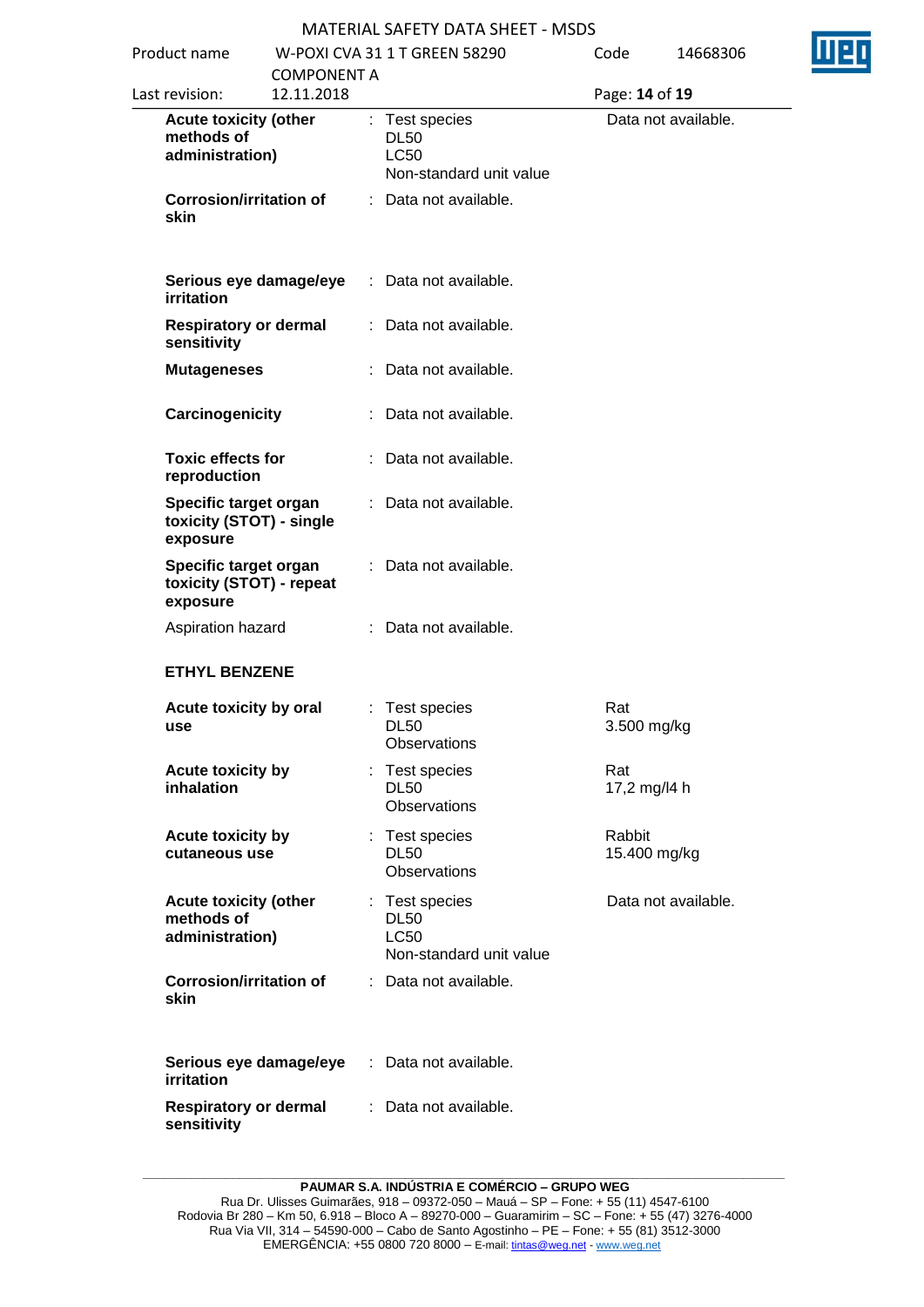| Product name                                                  |                                 | W-POXI CVA 31 1 T GREEN 58290                                                                                                                                | Code                | 14668306            |
|---------------------------------------------------------------|---------------------------------|--------------------------------------------------------------------------------------------------------------------------------------------------------------|---------------------|---------------------|
|                                                               |                                 |                                                                                                                                                              |                     |                     |
|                                                               | <b>COMPONENT A</b>              |                                                                                                                                                              |                     |                     |
| Last revision:                                                | 12.11.2018                      |                                                                                                                                                              | Page: 15 of 19      |                     |
| <b>Mutageneses</b>                                            |                                 | : Data not available.                                                                                                                                        |                     |                     |
| Carcinogenicity                                               |                                 | : Data not available.                                                                                                                                        |                     |                     |
| <b>Toxic effects for</b><br>reproduction                      |                                 | : Data not available.                                                                                                                                        |                     |                     |
| Specific target organ<br>toxicity (STOT) - single<br>exposure |                                 | : Data not available.                                                                                                                                        |                     |                     |
| Specific target organ<br>toxicity (STOT) - repeat<br>exposure |                                 | : Substance based on evidence from studies in experimental<br>animals can probably present a potential to be harmful to<br>human health on repeated exposure |                     |                     |
| Aspiration hazard                                             |                                 | : Data not available.                                                                                                                                        |                     |                     |
|                                                               | <b>SOLVENT BUTYL GLYCOL (N)</b> |                                                                                                                                                              |                     |                     |
| Acute toxicity by oral<br>use                                 |                                 | : Test species<br><b>DL50</b><br>Observations                                                                                                                | Rat<br>470 mg/kg    |                     |
| Acute toxicity by<br>inhalation                               |                                 | : Test species<br><b>DL50</b><br>Observations                                                                                                                | Rat<br>2,17 mg/l    |                     |
| Acute toxicity by<br>cutaneous use                            |                                 | : Test species<br><b>DL50</b><br>Observations                                                                                                                | Rabbit<br>220 mg/kg |                     |
| <b>Acute toxicity (other</b><br>methods of<br>administration) |                                 | : Test species<br><b>DL50</b><br><b>LC50</b><br>Non-standard unit value                                                                                      |                     | Data not available. |
| <b>Corrosion/irritation of</b><br>skin                        |                                 | $:$ Category 2                                                                                                                                               |                     |                     |
| Serious eye damage/eye<br><b>irritation</b>                   |                                 | : Category 2A                                                                                                                                                |                     |                     |
| <b>Respiratory or dermal</b><br>sensitivity                   |                                 | Data not available.                                                                                                                                          |                     |                     |
| <b>Mutageneses</b>                                            |                                 | : Data not available.                                                                                                                                        |                     |                     |
| Carcinogenicity                                               |                                 | Data not available.                                                                                                                                          |                     |                     |
| <b>Toxic effects for</b><br>reproduction                      |                                 | Data not available.                                                                                                                                          |                     |                     |
| Specific target organ<br>toxicity (STOT) - single<br>exposure |                                 | Data not available.                                                                                                                                          |                     |                     |
| Specific target organ<br>toxicity (STOT) - repeat             |                                 | : Data not available.                                                                                                                                        |                     |                     |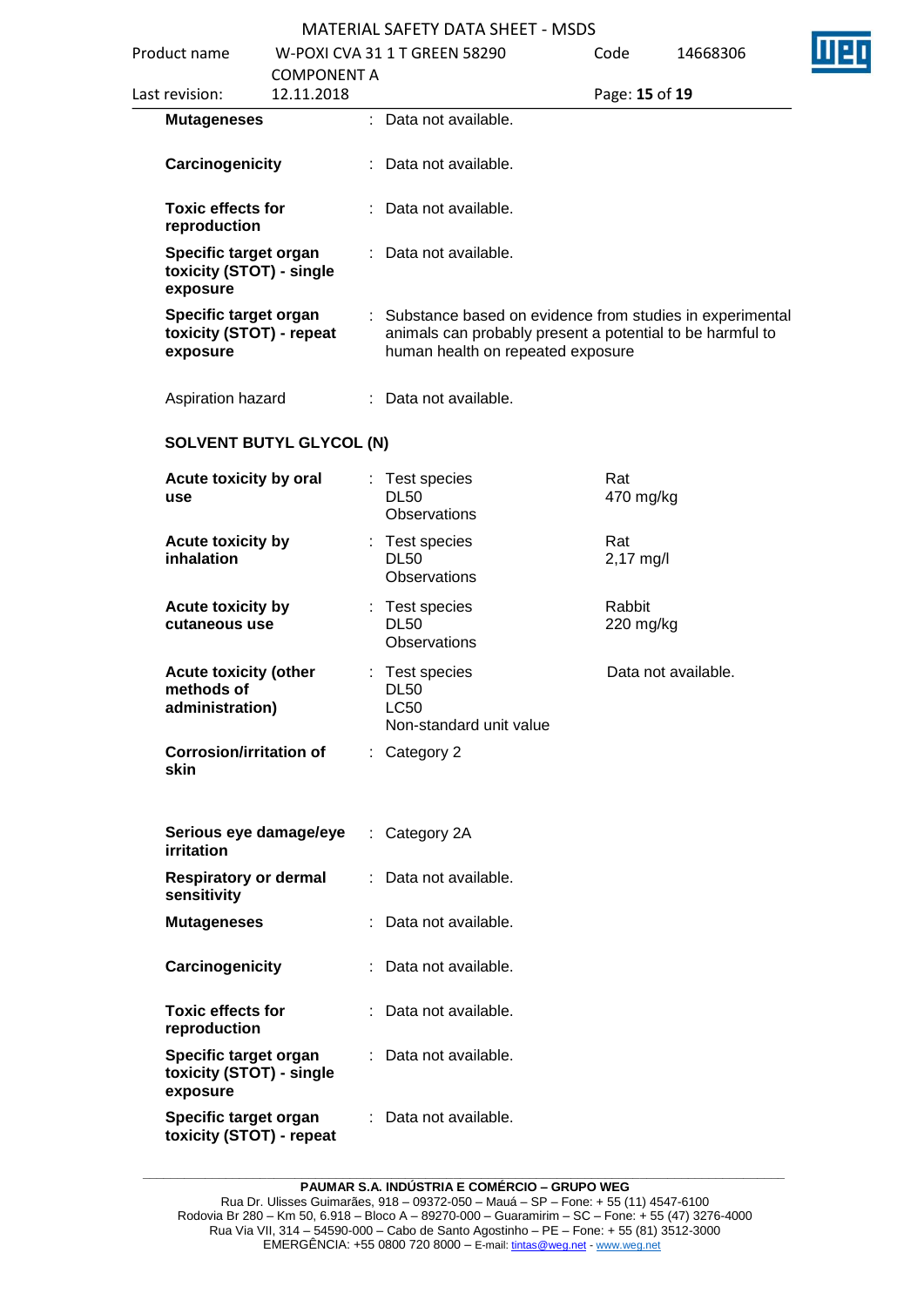|                   |             | MATERIAL SAFETY DATA SHEET - MSDS |      |                |          |  |  |
|-------------------|-------------|-----------------------------------|------|----------------|----------|--|--|
| Product name      | COMPONENT A | W-POXI CVA 31 1 T GREEN 58290     | Code |                | 14668306 |  |  |
| Last revision:    | 12.11.2018  |                                   |      | Page: 16 of 19 |          |  |  |
| exposure          |             |                                   |      |                |          |  |  |
| Aspiration hazard |             | : Data not available.             |      |                |          |  |  |

Not classified in terms of toxicity based on the data available.

#### 12. ECOLOGICAL INFORMATION

| Stability in soil                          | : The product easily infiltrates into the soil                                            |
|--------------------------------------------|-------------------------------------------------------------------------------------------|
| <b>Other toxicological</b><br>observations | Data not available.                                                                       |
| <b>Ecotoxicity</b>                         | : Contaminates the ground water.<br>Detrimental to the fauna<br>Detrimental to the flora. |

#### 13. DIOSPOSAL AND TREATMENT CONSIDERATIONS

#### **Recommended methods for final disposal**

| <b>Product</b><br><b>Product</b> | : Class I Waste - Dispose of in industrial landfill or a facility<br>authorized for recycling in accordance with federal, stateor<br>local regulations<br>Class I Waste - Dispose of in industrial landfill or a facility<br>authorized for recycling in accordance with federal, stateor<br>local regulations |
|----------------------------------|----------------------------------------------------------------------------------------------------------------------------------------------------------------------------------------------------------------------------------------------------------------------------------------------------------------|
| Waste<br>Waste                   | Class I Waste - Dispose of in industrial landfill or a facility<br>authorized for recycling in accordance with federal, stateor<br>local regulations<br>Class I Waste - Dispose of in industrial landfill or a facility<br>authorized for recycling in accordance with federal, stateor                        |
|                                  | local regulations                                                                                                                                                                                                                                                                                              |
| <b>Used packaging</b>            | Clean packaging should be sent for recycling. Packaging with<br>class I waste should be disposed of in industrial landfill or a<br>facility authorized for recycling in accordance with federal,<br>state or local regulations.                                                                                |
|                                  | Clean packaging should be sent for recycling. Packaging with<br>class I waste should be disposed of in industrial landfill or a<br>facility authorized for recycling in accordance with federal,<br>state or local regulations.                                                                                |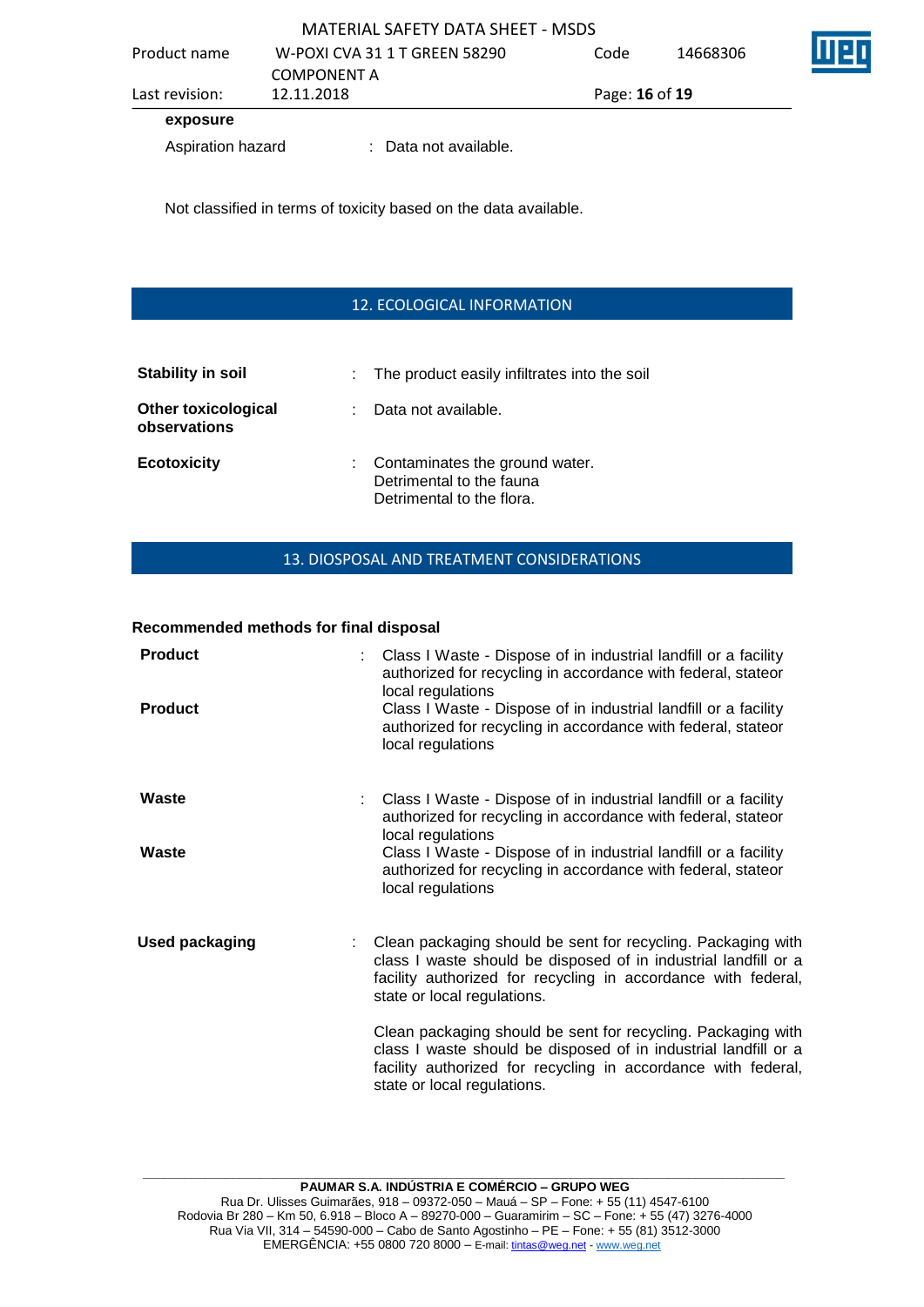| <b>MATERIAL SAFETY DATA SHEET - MSDS</b>                                                                                                                            |  |
|---------------------------------------------------------------------------------------------------------------------------------------------------------------------|--|
| Product name<br>W-POXI CVA 31 1 T GREEN 58290<br>14668306<br>Code                                                                                                   |  |
| <b>COMPONENT A</b><br>12.11.2018<br>Last revision:<br>Page: 17 of 19                                                                                                |  |
| 14. TRANSPORTATION INFORMATION                                                                                                                                      |  |
|                                                                                                                                                                     |  |
| fLand                                                                                                                                                               |  |
| <b>ONU</b><br>1263                                                                                                                                                  |  |
| Class of risk<br>: 3                                                                                                                                                |  |
| <b>Risk number</b><br>$\therefore$ 30                                                                                                                               |  |
| Packaging group<br>: III                                                                                                                                            |  |
| <b>Name</b><br>Paint (including coats, lacquers, enamels, colorant, gum-<br>lacquers, varnishes, polishes, liquid fillers and liquid lacquers)                      |  |
|                                                                                                                                                                     |  |
| <b>Shipping</b><br><b>ONU</b><br>: 1263                                                                                                                             |  |
| Class of risk<br>: 3                                                                                                                                                |  |
| Packaging group<br>: III                                                                                                                                            |  |
| F-E<br><b>EmS</b>                                                                                                                                                   |  |
| <b>MFAG</b><br>310                                                                                                                                                  |  |
| Appropriate name for<br>Paint (including coats, lacquers, enamels, colorant, gum-<br>dispatch<br>lacquers, varnishes, polishes, liquid fillers and liquid lacquers) |  |
| Air transport                                                                                                                                                       |  |
| <b>ONU</b><br>1263                                                                                                                                                  |  |
| Class of risk<br>$\therefore$ 3                                                                                                                                     |  |
| $\therefore$ III<br>Packaging group                                                                                                                                 |  |
| Appropriate name for<br>Paint (including coats, lacquers, enamels, colorant, gum-<br>dispatch<br>lacquers, varnishes, polishes, liquid fillers and liquid lacquers) |  |

#### 15. REGULATORY INFORMATION

This MSDS (Material Safety Data Sheet) was generated according to the criteria of NBR 14725/2014. (Brazilian standard that defines the GHS).

| <b>Chemical Product.</b> | Specific Regulations for the   Federal Decree No. 2657, July 3rd, 1998.<br>Ordinance No. 229, May 24th, 2011 - Changes to Regulatory |
|--------------------------|--------------------------------------------------------------------------------------------------------------------------------------|
|                          | Standard No. 26.                                                                                                                     |
|                          | ABNT NBR 14725: 2014 - valid from 19/12/2014 -                                                                                       |
|                          | Amendment 1 (19/11/2014).                                                                                                            |
|                          | Law No. 12305, August 2nd 2010 (Solid Waste National                                                                                 |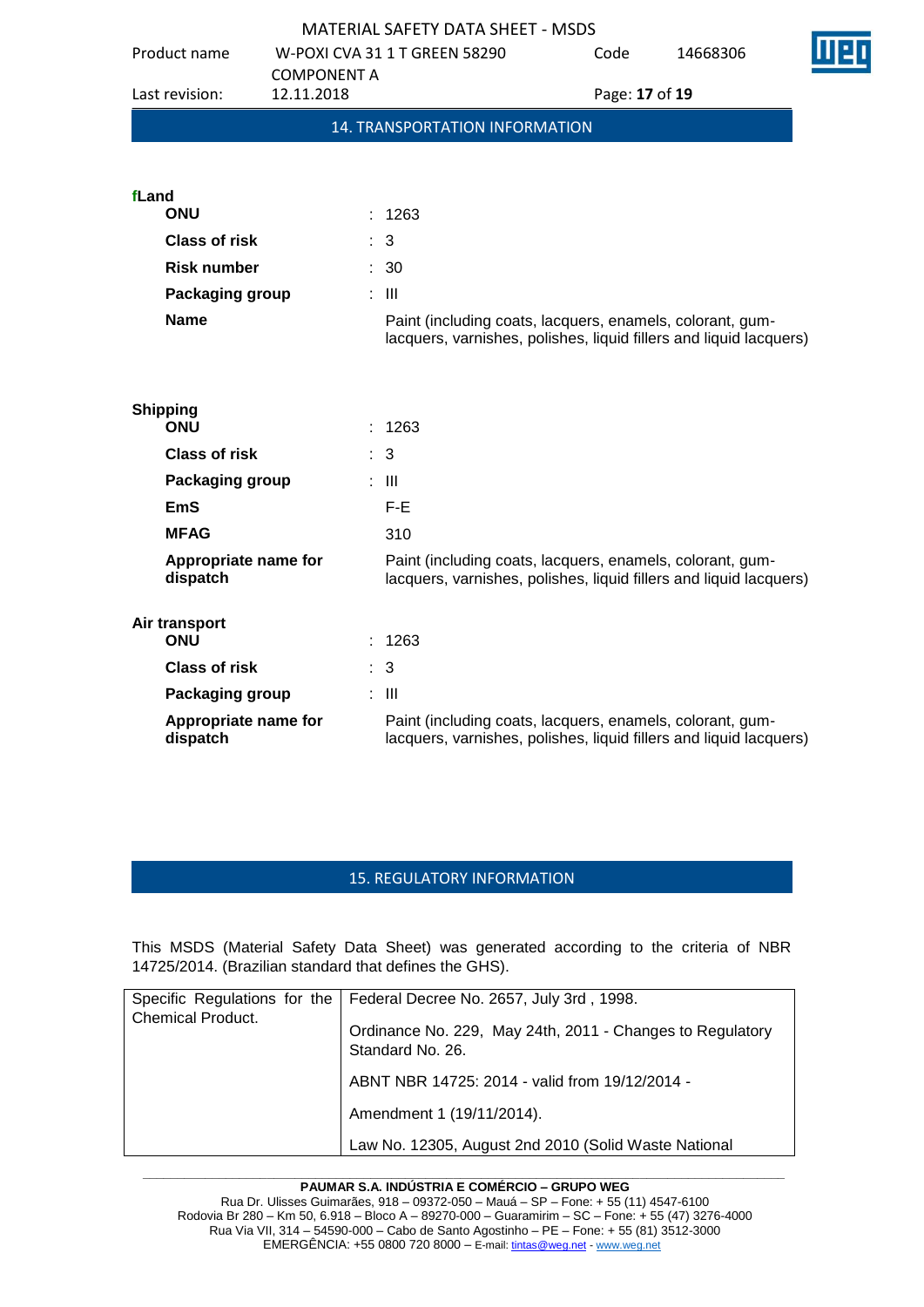| Product name   |                    | W-POXI CVA 31 1 T GREEN 58290                 | Code           | 14668306 |  |
|----------------|--------------------|-----------------------------------------------|----------------|----------|--|
|                | <b>COMPONENT A</b> |                                               |                |          |  |
| Last revision: | 12.11.2018         |                                               | Page: 18 of 19 |          |  |
|                |                    | Policy).                                      |                |          |  |
|                |                    | Decree No. 7404, December 23rd, 2010.         |                |          |  |
|                |                    | Resolution ANTT N° 5.232, December 14th 2016. |                |          |  |
|                |                    |                                               |                |          |  |

# 16. ADDITIONAL INFORMATION

#### **Acronyms Used:**

**Legenda:**

| <b>CAS</b>      | <b>Chemical Abstract Service</b>                          |
|-----------------|-----------------------------------------------------------|
| VO              | <b>Organic Vapors</b>                                     |
| <b>NEC</b>      | National Eletrical code/Código Nacional de Eletricidade   |
| IEC:            | <b>International Eletrical Commision</b>                  |
| <b>ABNT</b>     | <b>Brazilian Association of Technical Standards</b>       |
| <b>ACGIH</b>    | American Conference of Governmental Industrial Hygienists |
| <b>TLV</b>      | <b>Threshold Limit Values</b>                             |
| <b>TLV/TWA</b>  | Time Weighted Average                                     |
| <b>TLV/STEL</b> | Short Term Exposure Limit                                 |
| TLC/C:          | Tolerance Limit - Ceiling Value                           |
| EPI:            | Individual Protective Equipment                           |
| <b>CA</b>       | <b>Approval Certificate</b>                               |
| <b>PPRA</b>     | <b>Environmental Risk Prevention Program</b>              |
| <b>NR</b>       | <b>Regulatory Standard</b>                                |
| <b>NFPA</b>     | <b>National Fire Protection Agency</b>                    |
| mmHg            | Millimeters of mercury - pressure unit                    |
| <b>DL50</b>     | Lethal Dose average                                       |
| <b>CL50</b>     | Lethal Concentration average                              |
| ppm             | Parts per million                                         |
| N.d             | Not available                                             |
| $A + B$         | Viscosity of the mixture of component A + component B     |

Important information, but not specifically described in the previous sections: This MSDS was prepared based on current knowledge about the handling of the product under normal conditions of use, according to the application specified on the packaging and recommended usage in Section 1 of this MSDS. Any other use of the product involving its combination with other materials, as well as forms of use different from those indicated, are the user's responsibility. The company advises that the handling of any chemical substance requires prior knowledge of its hazards by the user. In the workplace it is responsibility of the company user of the product to provide training of its employees and contractors about the